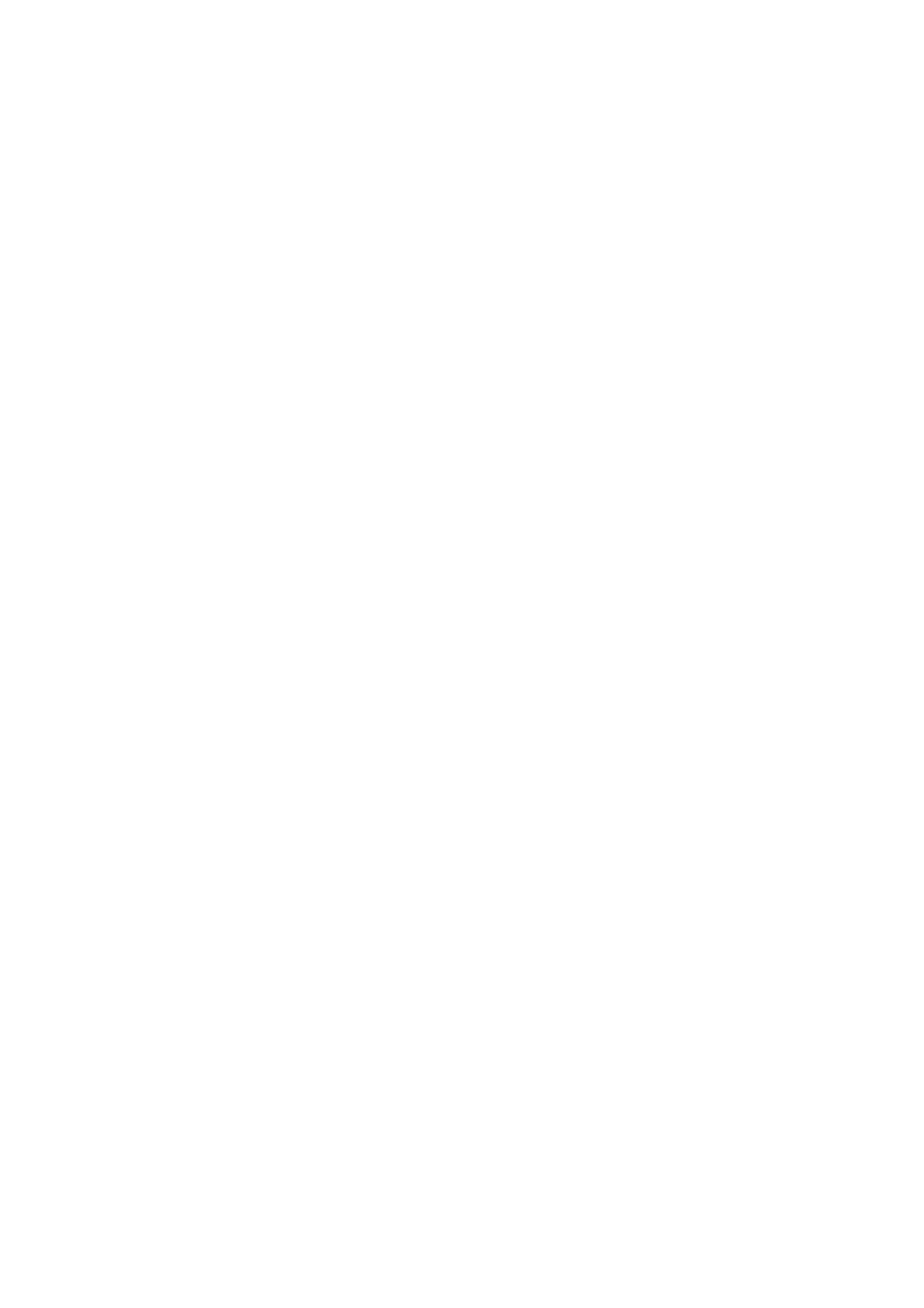# **Table of contents**

| 1. | <b>Executive Summary</b>                   | 1              |
|----|--------------------------------------------|----------------|
|    | The question asked  and the answer         | 1              |
|    | Other relevant questions                   | 1              |
|    | The approach                               | $\overline{2}$ |
|    | Policy space under bilateral commitments   | 3              |
|    | Policy space for regional commitments      | 3              |
| 2. | <b>Introduction</b>                        | 4              |
|    | What the report examines                   | $\overline{4}$ |
|    | What the report does not examine           | 4              |
| 3. | <b>Methodology and data sources</b>        | 6              |
|    | Methodology                                | 6              |
|    | Data                                       | 8              |
| 4. | The results for countries                  | 9              |
|    | How much liberalisation?                   | 9              |
|    | The marginal tariffs                       | 11             |
|    | The most-constrained countries             | 12             |
|    | The possibility to defer liberalisation    | 12<br>13       |
|    | The possibility to exclude agriculture     |                |
| 5. | The results by region                      | 13             |
|    | National lists cannot simply be aggregated | 13             |
|    | The extent of incoherence                  | 14             |
|    | The scope for consolidation                | 19             |
| 6. | <b>Conclusions</b>                         | 19             |
|    | Policy space under bilateral commitments   | 19             |
|    | Policy space in regions                    | 20             |
|    | <b>Sources</b>                             | 23             |
|    | <b>Appendix Tables</b>                     | 24             |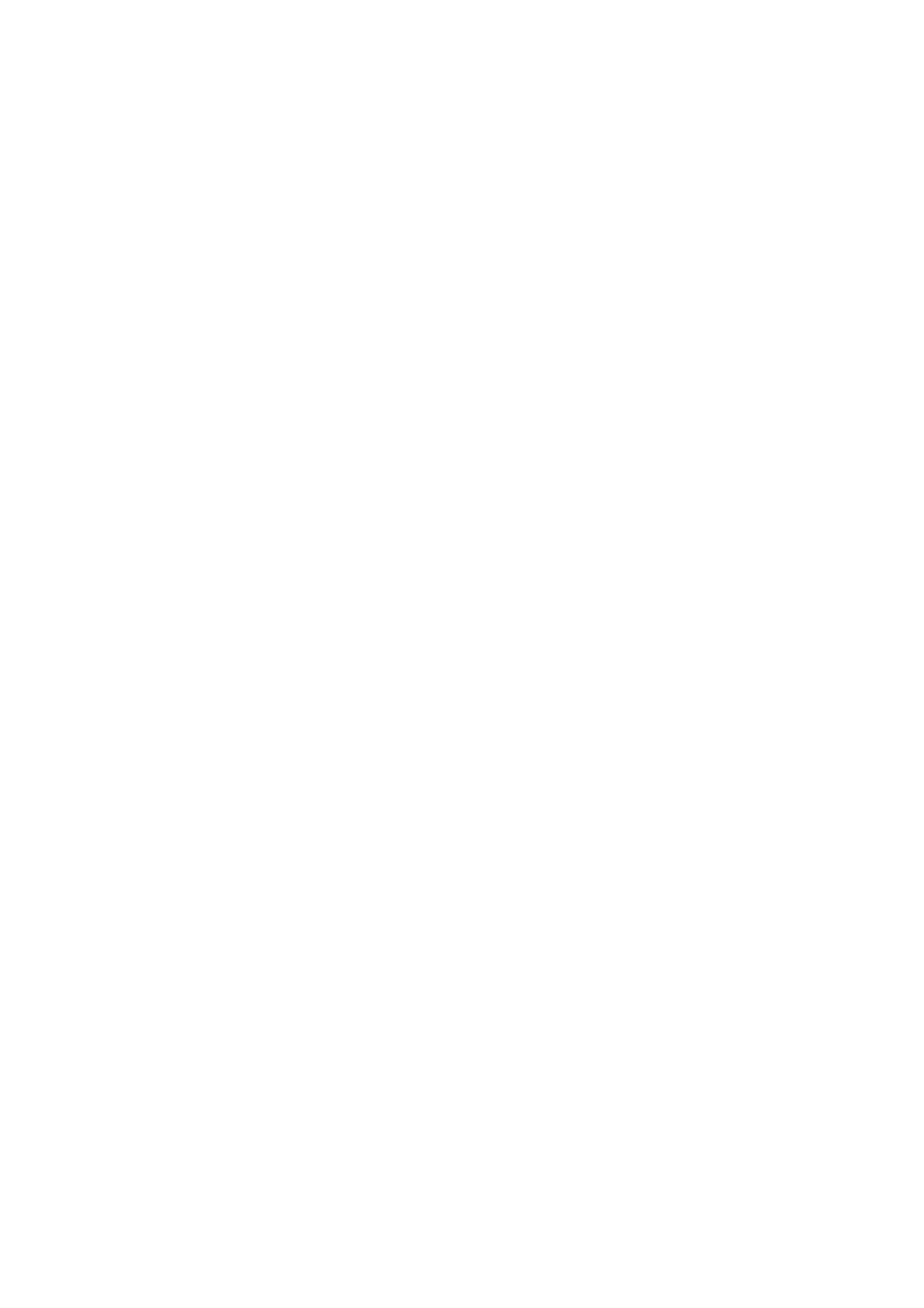# **1. Executive Summary**

#### **The question asked … and the answer**

This report asks one very specific question in relation to Economic Partnership Agreements (EPAs) that fulfil the stated European Union (EU) interpretation of the World Trade Organization's (WTO's) requirements for free trade areas (under Article XXIV). It is whether African, Caribbean and Pacific (ACP) states could retain policy space in relation to imports on which they currently levy high tariffs. In other words, is it inherent in EPAs that they require all high tariffs to be removed, or is this an area open to negotiation?

The answer to this question is clear:

- 1. if EPAs comprise a set of separate national liberalisation schedules and 'substantially all' trade is calculated on a bilateral basis it is possible for almost all the ACP states for which data are available to shield from liberalisation all the agricultural goods that they currently protect with significant tariffs; many can also shield all high-tariff nonagricultural goods as well and any liberalisation that does occur can be deferred for well over a decade;
- 2. if EPAs comprise a region-wide liberalisation schedule major compromises will need to be made by countries which currently have very dissimilar tariff policies, and until these are made it is impossible to determine whether or not policy space would be constrained;
- 3. taking points 1 and 2 together, the most 'inherently problematic' aspect of EPAs appears to be the task of creating a single liberalisation schedule for all ACP members:
	- a. 'regional lists' of items to be excluded from liberalisation that simply aggregate national lists produce a misleading impression of what is required to protect sensitive areas of production; but
	- b. time is very short to negotiate the intra-ACP consensus needed to produce a genuine, developmentally appropriate single list; and
	- c. separate lists for each member will store up problems for subsequent regional integration.

#### **Other relevant questions**

The question addressed is a straightforward one – which is why it can be given a definitive answer. But the debate over EPAs raises other questions and it is important to understand the extent to which this report contributes to the wider debate. There are two reasons why this report does not address other important questions: some can only be answered in relation to a specific ACP state and are inevitably unanswerable in a study that considers all ACP states; others require information that will not become available until a detailed draft EPA can be analysed.

Does the exclusion of all these relevant questions make the report redundant? No. The report makes an important contribution to the discussion. It makes no sense to avoid relevant, all-ACP questions that can be answered now simply because the full picture cannot be painted until other relevant questions can be answered at some point in the future when the necessary inputs become available.

Among the critical questions that still need to be addressed when it becomes possible to do so are the following.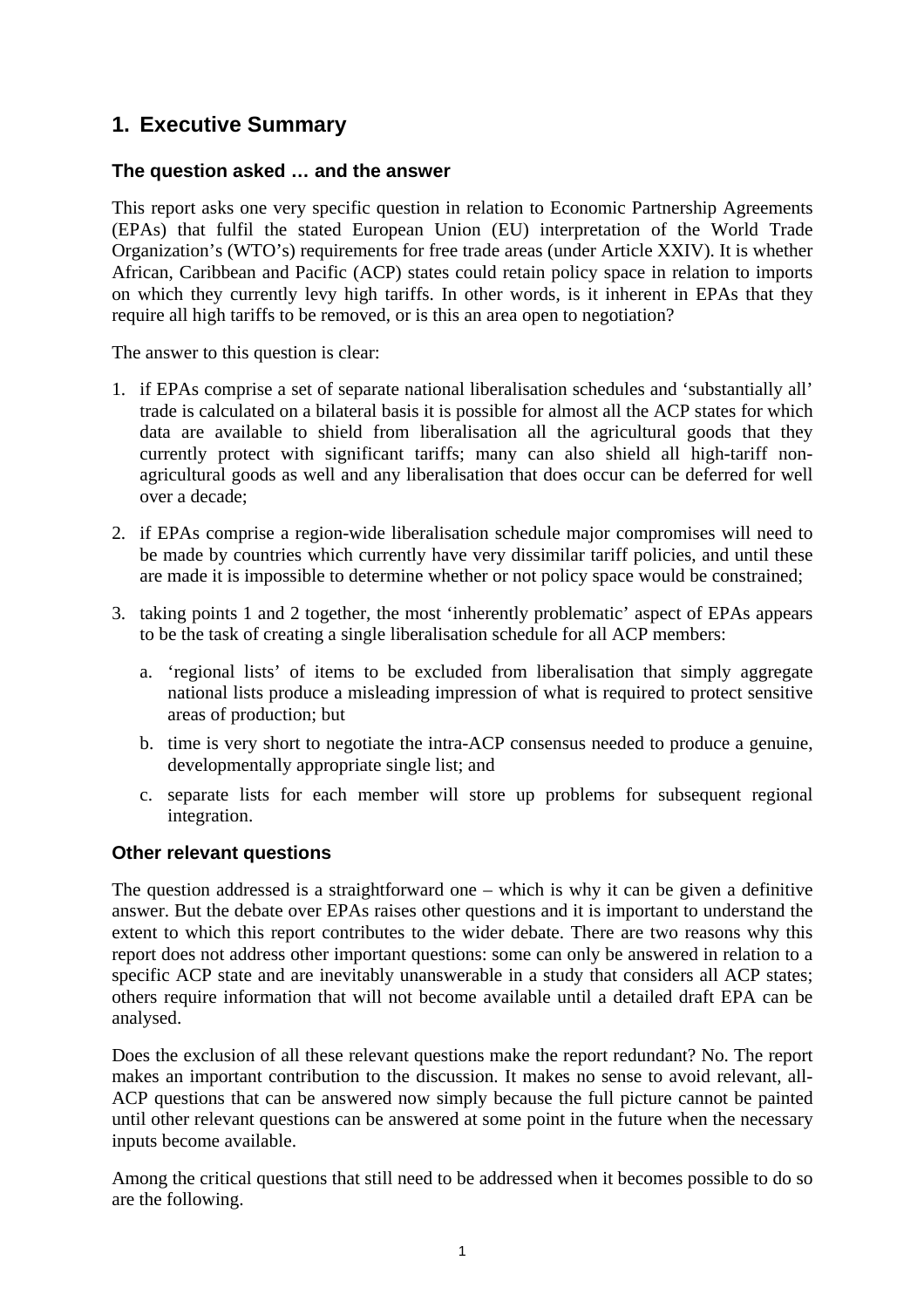- 1. What are the genuine, developmentally sensitive items in each country that need to be excluded from liberalisation? It is clear that not all goods currently attracting high tariffs are actually developmentally sensitive (in the sense that imports damage pro-poor growth prospects) and, by contrast, that not all genuinely sensitive areas of domestic production are currently protected by high tariffs. So 'high-tariff' does not necessarily equal 'sensitive' and nor does 'agricultural'. Only an in-depth country analysis would identify the goods that countries *ought* to liberalise and to protect – following which it would be possible to determine the extent to which an EPA would constrain the latter.
- 2. Will the EU agree to ACP liberalisation schedules that exclude high-tariff items from liberalisation? This report does not touch on what the parties to the EPA negotiations will actually accept. All it does is to establish that there exists no inherent reason why EPAs based on the EU's definition of 'substantially all' trade should necessarily involve the removal of the high tariffs that ACP states currently apply.
- 3. Will EPA liberalisation have other effects on ACP states? It is well known that the removal of tariffs on 'substantially all' ACP imports must remove a large part of government tariff revenue by the time implementation is completed. This report is not intended to add evidence on this issue, given that the required action (to introduce alternative revenue sources of sufficient scope – given known implementation problems – to replace the lost revenue) is already understood.
- 4. Are EPAs that protect sensitive sectors economically desirable? This study explicitly is not an economic analysis of the impact of an EPA. Whether or not it is economically desirable for ACP states to exempt from liberalisation the goods on which high tariffs are currently levied (or to liberalise the rest) are questions that are not addressed.
- 5. What about aspects of EPAs other than the market access for goods offered by the ACP? This study does not deal with these aspects.

Because it does not address these questions the report does not *prove* that EPA commitments on market access will be benign for sensitive ACP sectors and will allow governments to retain adequate policy space – but it does show fairly conclusively that there exists no inherent reason why they should require the removal of high tariffs. Only if the parties ignore the latitude that is available need EPAs produce this effect.

#### **The approach**

The methodology for this report is based upon one developed over the past three years by the authors and tested in a number of workshops in different ACP regions. Its purpose is to establish the extent to which governments can avoid liberalising (or liberalising early) products that they particularly do not wish to liberalise. It achieves this through four sequential steps to identify:

- ♦ the proportion of each country's imports that can be excluded from liberalisation;
- ♦ the items each government might seek to exclude; leading to the creation of what we call
- ♦ an 'exclusion basket' (or exclusion list) of products that governments could avoid liberalising without jeopardising the target of 90 percent of trade being liberalised; and finally what we call
- ♦ the 'marginal tariff': being the highest current tariff on any item that must be liberalised and which indicates whether or not high-tariff goods need to be liberalised.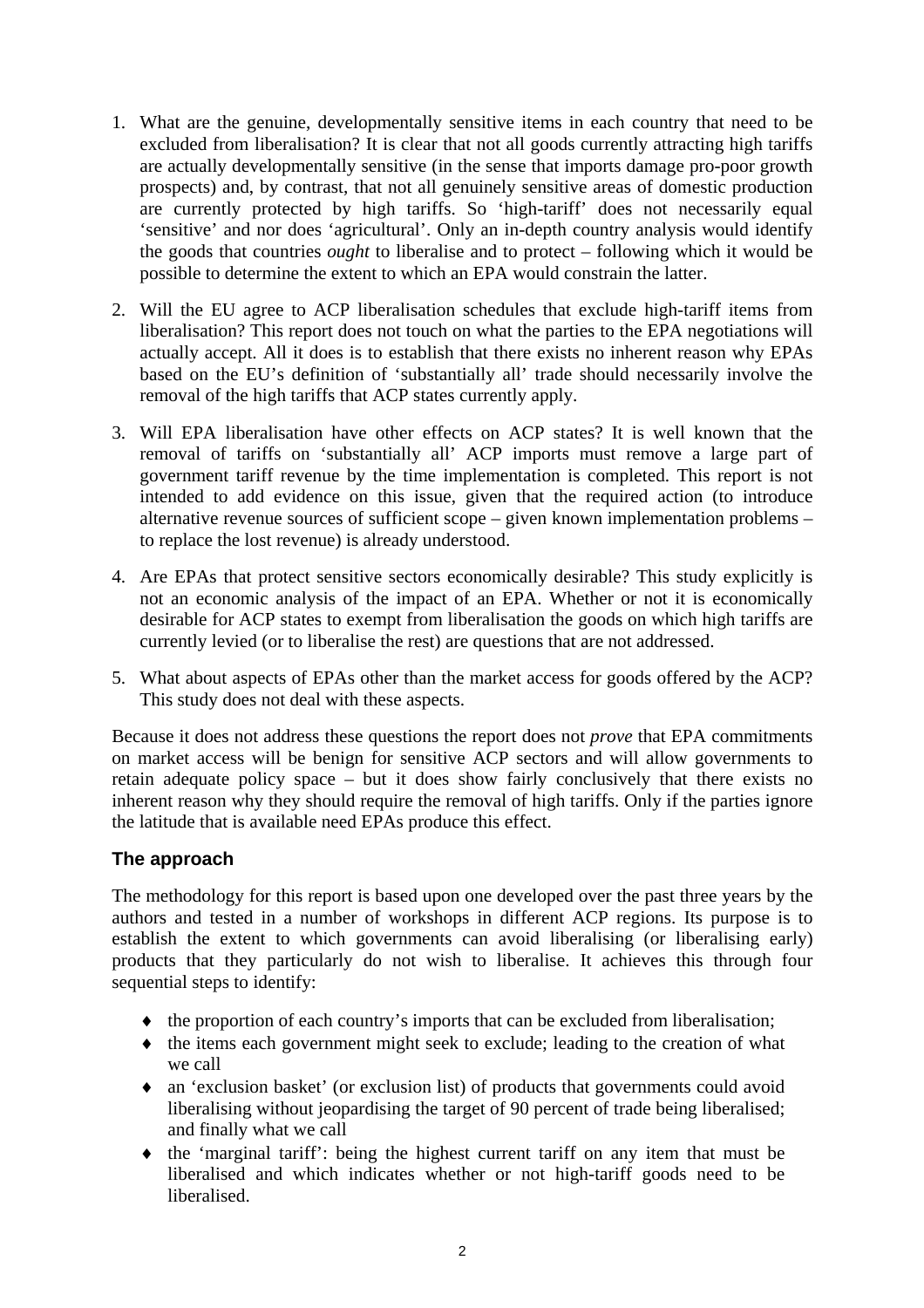A rough indicator of 'policy space' can be derived from examining the marginal tariffs of every ACP country. Those countries in which the marginal tariff is low would appear to have considerable scope for excluding from liberalisation all goods currently facing medium or high tariffs (if the government were to choose to select these items). By contrast, in countries where the marginal tariff is high there will need to be some hard choices: not everything that faces a high tariff can be excluded from liberalisation.

#### **Policy space under bilateral commitments**

If each ACP state in an EPA has its own, unique, liberalisation schedule (that aims to remove tariffs on 90 percent of its bilateral trade with the EU) there appears to be sufficient potential scope for almost all countries to avoid liberalising any high-tariff agricultural goods and most high-tariff non-agricultural ones, and where liberalisation of high-tariff items is necessary for it to be deferred until well after 2020.

A few countries will need to liberalise hardly anything and almost two-thirds will need to liberalise 85 percent or less of their imports. Many already levy zero tariffs on a good share of this trade. The marginal tariff for most countries that have to liberalise is low – or there is evidence that they are already moving towards non-tariff taxes on imports so that the EPA will be easy to accommodate as this process progresses.

Ten countries have been identified for close scrutiny as they have marginal tariffs of 25 percent or more<sup>1</sup>. All except two (Central African Republic and Congo) could exclude all high-tariff agricultural items. They could also exclude many high-tariff non-agricultural items and, in principle, defer liberalisation of the rest until the later stages of the 25-year implementation period.

#### **Policy space for regional commitments**

 $\overline{a}$ 

The study demonstrates that creating 'regional' exclusion lists by simply aggregating the national lists of members has two effects. One is that the combined list excludes a very large share of trade (which may be the source of the argument that '90 percent of total trade' is too high a hurdle for regional lists). But it also shows that the results are either a sham or will support regional integration only if carefully considered. This can be explained with the example where Country 1 has a high tariff on item X but its ACP EPA partner, Country 2, imports X duty free.

A 'sham regional list' would be one where X is excluded from the liberalisation schedules of both countries but Country 2 continues to import it duty free (because it is a desired import, the cost of which to consumers the government of Country 2 does not wish to increase). It is not 'excluded' from Country 2's liberalisation towards the EU in any meaningful sense since it is already (and will remain) duty free.

A genuine regional exclusion list is one where Country 2 increases its tariff on X to the level of Country 1's (in order to support producers in Country 1) – and probably Country 1 does the same on another product to help Country 2's producers. The resulting EPA liberalisation and exclusion lists would reflect a genuinely common regional trade policy. Were the EU to be faced with such a genuinely common regional trade policy it should be respected. But it appears that this is not the case at present for all (or most) EPAs.

<sup>1</sup> A further eight are identified in the main text as having a marginal tariff of 25 percent or more but which, as small or island states that import a large proportion of consumed goods, have available to them options not feasible for larger states, and therefore require country-specific studies. They are Barbados, St Kitts, St Lucia, Seychelles, Kiribati, Vanuatu, Cape Verde and Djibouti.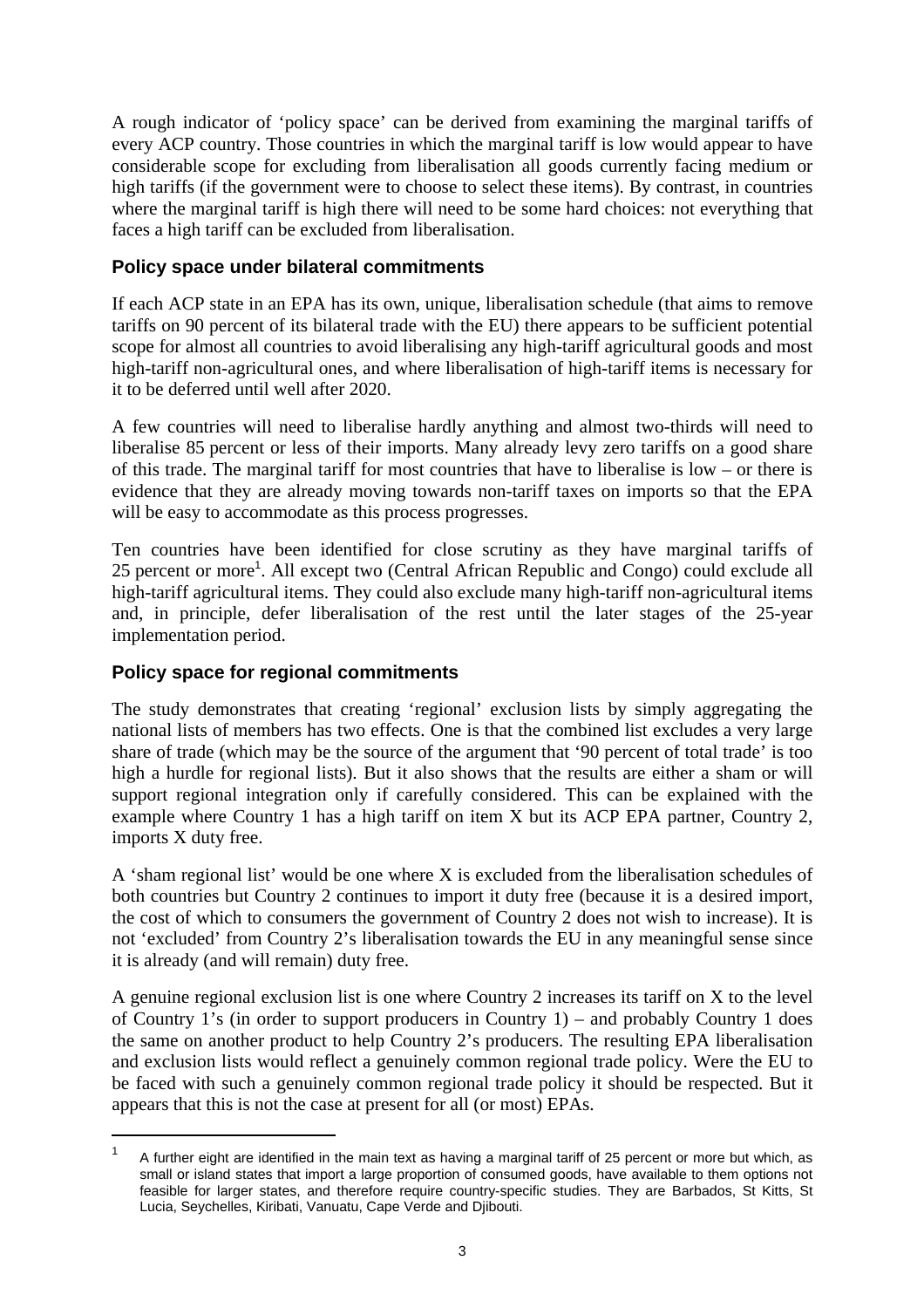The study suggests that it may be possible to create such a policy in several regions – but almost certainly not by end-2007. But setting in stone current differences in trade policy through a set of national liberalisation schedules is undesirable. One way to recognise the former problem and avoid the latter danger would be to agree now a framework EPA but to leave the final selection of many of the goods to be liberalised (or excluded) for further negotiation by dates established in the framework text.

### **2. Introduction**

#### **What the report examines**

This report analyses one important feature of the *potential* provisions on market access for goods in the EPAs currently being negotiated between the EU and six groups of ACP states. It shows the extent to which ACP states could retain 'policy space' in relation to 'high-tariff imports' in EPAs that fulfil the stated EU interpretation of the WTO's requirements for free trade areas (under Article XXIV). The conclusion is that most ACP *could retain* substantial policy space.

Some words have been put in 'inverted commas' because they require further elaboration; others are in *italics* to indicate that the statements are conditional. By 'policy space' we mean the ability to continue with some existing policies in the areas that must necessarily see some change in order to fulfil the requirements of Article XXIV. By 'high-tariff products' we mean goods that currently receive a significant level of protection from imports through the application of high tariffs on imports. Evidently, 'high-tariff' is not synonymous with 'sensitive', i.e. goods for which unbridled competition between imports and domestic production is undesirable on development grounds. Some examples are given below to illustrate this point.

The words *potential* and *could retain* are in italics because none of the EPA negotiations has yet reached agreement at a sufficiently detailed level on ACP import policy to support absolute statements. We cannot say, definitively, what the effects of any final agreement will be until the details are known. We can merely show whether or not that there is an inherent requirement, based upon the EU's interpretation of Article XXIV, which would necessarily constrain the ability of ACP states to continue with their current policies of providing tariff protection to sensitive products.

#### **What the report does not examine**

In other words, we cannot look into the future and we cannot establish for every ACP state what a development-friendly trade policy should look like. We do not know on which details the EU and any given ACP state will reach a consensus (or an impasse). Nor can we identify, in cases where the current tariff structure fails accurately to reflect development policies, what changes an ACP state might wish to pursue at some undefined point in the future and which might be constrained by an EPA.

Given this, there are several very important questions that have been raised with respect to EPAs on which this report cannot throw light. In order to avoid misunderstandings, it is vital to distinguish between the sharply delineated areas in which this report does provide guidance and the others where it does not.

First, the report is focused exclusively on the tariff changes that ACP countries will need to adopt on imports of goods in order to meet the minimum requirements of an EPA (based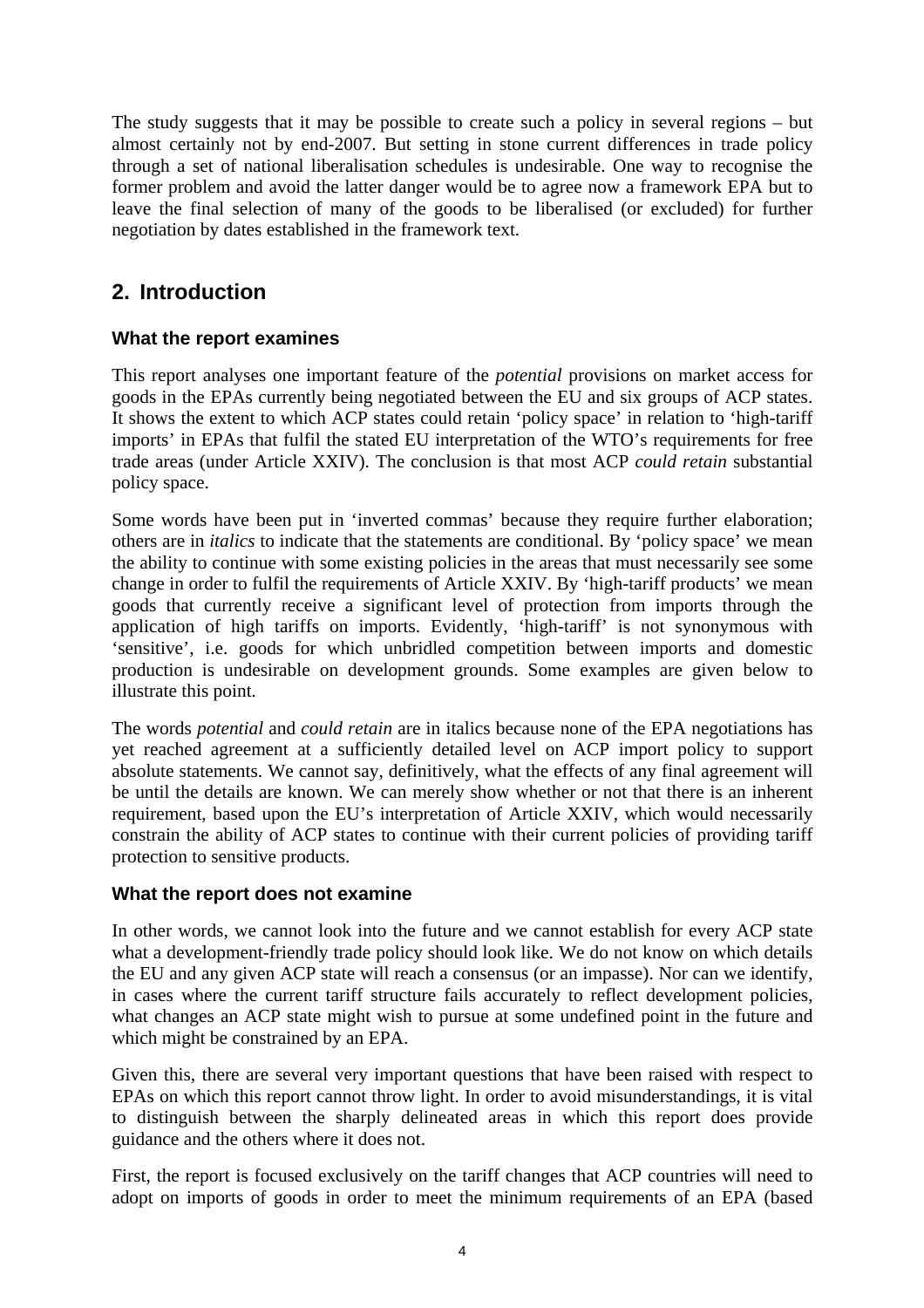upon the EU's interpretation of Article XXIV). It does not cover either ACP goods exports to the EU or any other facets of an EPA (such as services, non-trade issues, or the development dimension).

Nor is it possible for the report to cover the revenue-raising, rather than the 'protecting', role of ACP tariffs. The highest tariffs provide the most protection for domestic producers from import competition, but they do not necessarily yield the greatest government revenue. In order to achieve their protectionist aims they must limit imports and, hence, the number of units on which the tariff is collected. Often it is quite low tariffs that yield the greatest revenue.

When selecting which products to liberalise, and when, ACP governments will have to balance the dual role of tariffs and strike a balance between removing those that are intended primarily to raise revenue and those that are intended primarily to protect domestic producers. It is not possible in a study such as this (which covers all ACP countries and does not involve close dialogue with the governments of any) to identify where this balance will be struck. But the trade-off is clear: were governments to seek to shield from liberalisation the items with the highest tariffs, the revenue impact of the EPA will tend to be maximised, and if governments seek to mitigate the revenue impact, their capacity to exclude high-tariff items will be smaller than indicated by the analysis in this study. This increases the desirability of governments selecting from among the items currently facing high tariffs the ones that are genuinely developmentally sensitive and perhaps liberalising the others more rapidly than the medium-tariff revenue-important items.

But the revenue impact of EPAs is already well known and does not need to be restated in detail in this report. Liberalisation of 'substantially all' trade in an EPA will remove 'substantially all' tariff revenue over the full implementation period (which could be up to 25 years), whatever choices governments make over what to exclude. There is known, therefore, to be a general task (required to a greater or lesser degree according to the country and its final agreed implementation schedule) to put in place alternative sources of government revenue. This simply needs to be acted upon in each member of the EPAs once the details are known of which products will be liberalised, when.

Just as this study cannot predict where governments will strike the balance between protective and revenue-raising tariffs, its approach to the relative sensitivity of different imports has to be guided by existing, rather than desirable or future, government policy on tariffs. Evidently, some existing tariff structures do not accord with every observer's view of the areas of domestic production that most need protecting (and those for which imports are a desirable consumer, capital or intermediate good, the price of which should be kept as low as possible). For example there are cases in which tariffs are high even though the product in question is unlikely to be manufactured domestically. Nigeria has a 55 percent tariff on kites and other non-powered aircraft, balloons, dirigibles, gliders and hang gliders; St Lucia levies a 60 percent tariff on crane lorries and cement-mixer lorries; and Cape Verde has a 320 percent rate for transmission and reception apparatus for radio telephony/telegraphy/ broadcasting or television. By the same token, some goods which will compete directly or indirectly with areas of domestic production that may be sensitive face low tariffs. In Malawi and Uganda, for example, wheat is duty free, as is also maize in Malawi (and in Uganda it attracts only a 7 percent tariff); milk and cream are duty free in Rwanda and attract only a 5 percent tariff in Belize.

To reduce this problem, the study looks both at all high-tariff goods and also high-tariff agricultural goods. This is because the greatest concern has been expressed that EPAs may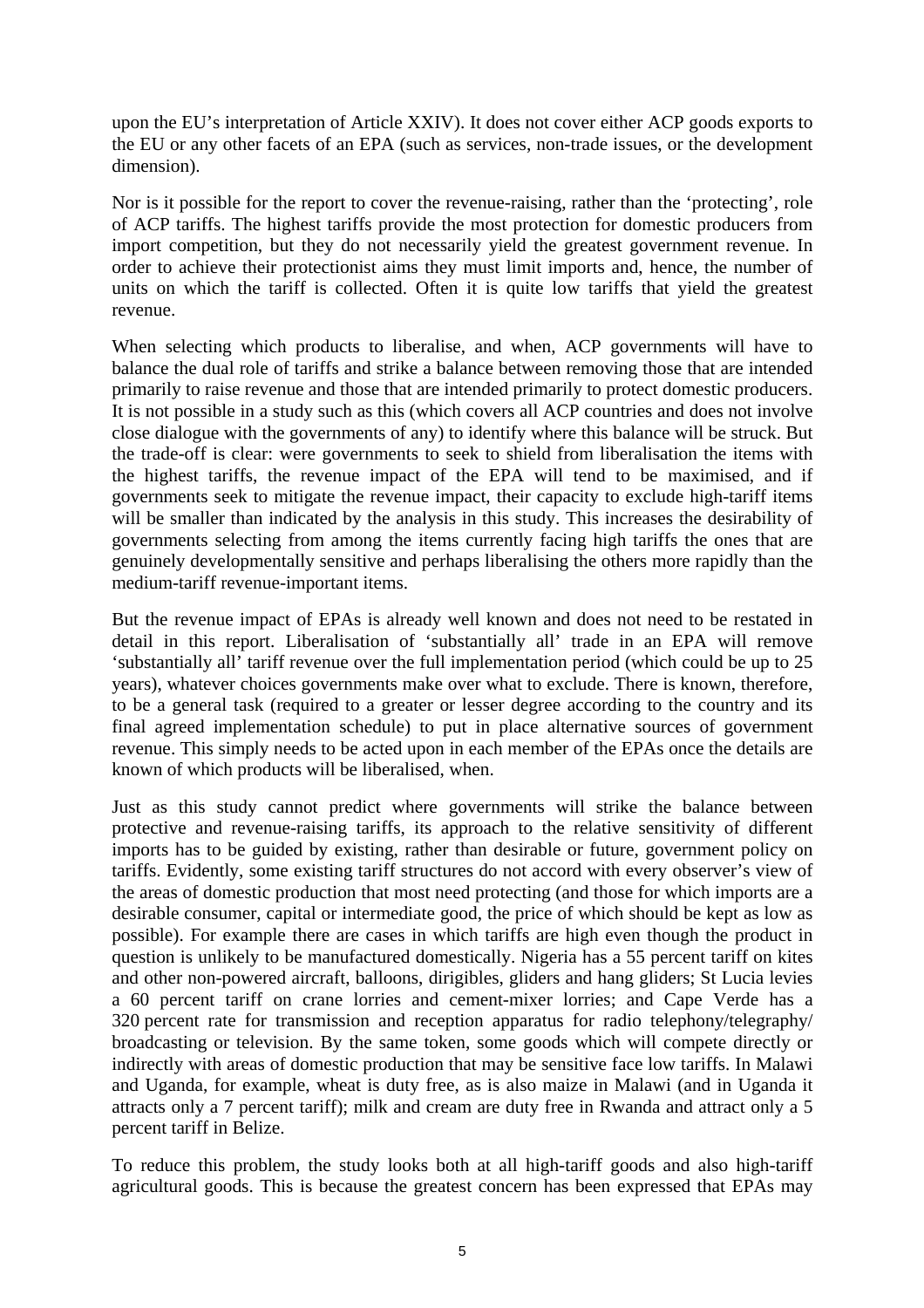open ACP agricultural sectors to (possibly subsidised) EU exports. However, even for agricultural goods there is no inherent identity between 'sensitive' and high-tariff. The above examples illustrate how some basic foodstuffs may attract low tariffs at present. It is also the case that some high tariffs on processed agricultural goods reflect domestic industrial interests (such as millers) rather than farmers (for whom it might be better to protect the raw product). In Burundi, for example, the tariff on wheat (which will compete directly with domestic production of staples) is zero, but the tariff on wheat flour is 40 percent (presumably to protect the domestic millers).

Of course, if all agricultural goods could be excluded from liberalisation, we could be sure that there would be no constraint on the policy space of an ACP government (even though this would not deal with the point that for some items it is developmentally desirable for tariffs to be low or zero). In practice, though, it is possible to do this in some cases. In 43 of the 75 countries<sup>2</sup> all imports of Agreement on Agriculture products could be excluded without exceeding the permitted maximum. Not only is this approach not available to all countries, it takes to an extreme the healthy scepticism that current tariff structures may not be wholly developmentally coherent; it assumes that there is no relationship between tariff levels and sensitivity. It would involve excluding agricultural products on which tariffs are zero (perhaps for developmentally sensible reasons) at the expense of high-tariff nonagricultural products (that may, for example, be made by small producers using domestic raw (but not agricultural) materials).

So selection will be needed for some countries and is desirable for all even in the case of agricultural goods, and no doubt some governments will wish to exclude from liberalisation some goods on which they do not necessarily currently apply high tariffs (or defer liberalisation of them until the end of the implementation period). This is because they will assess the needs of their economy over the full 2½-decade implementation period and beyond. But this study cannot pre-judge their actions; it must assume that the items for which imports are most sensitive are the ones currently facing the highest tariff – and that those goods facing low tariffs are considered less sensitive.

# **3. Methodology and data sources**

#### **Methodology**

 $\overline{a}$ 

The methodology for this report is based upon one developed over the past three years by the authors and tested in a number of workshops in different ACP regions. It is not designed to assess in any way the economic impact of trade liberalisation within an EPA, and consequently it does not seek to prescribe what proportion of trade should be liberalised or the products for which the economic gains of liberalisation would be greatest.

Its purpose is quite different: to establish the extent to which governments can avoid liberalising (or liberalising early) products that they particularly do not wish to liberalise. Whether these omissions/deferrals are economically justifiable is not addressed. The purpose is merely to provide an initial identification of whether or not an EPA will *necessarily* result in the liberalisation of certain goods, or whether governments retain a choice in the matter.

 $\overline{2}$  i.e. excluding South Africa and Cuba (which do not benefit from ACP trade provisions), and East Timor and Somalia (which are not in any of the six EPA negotiating groups).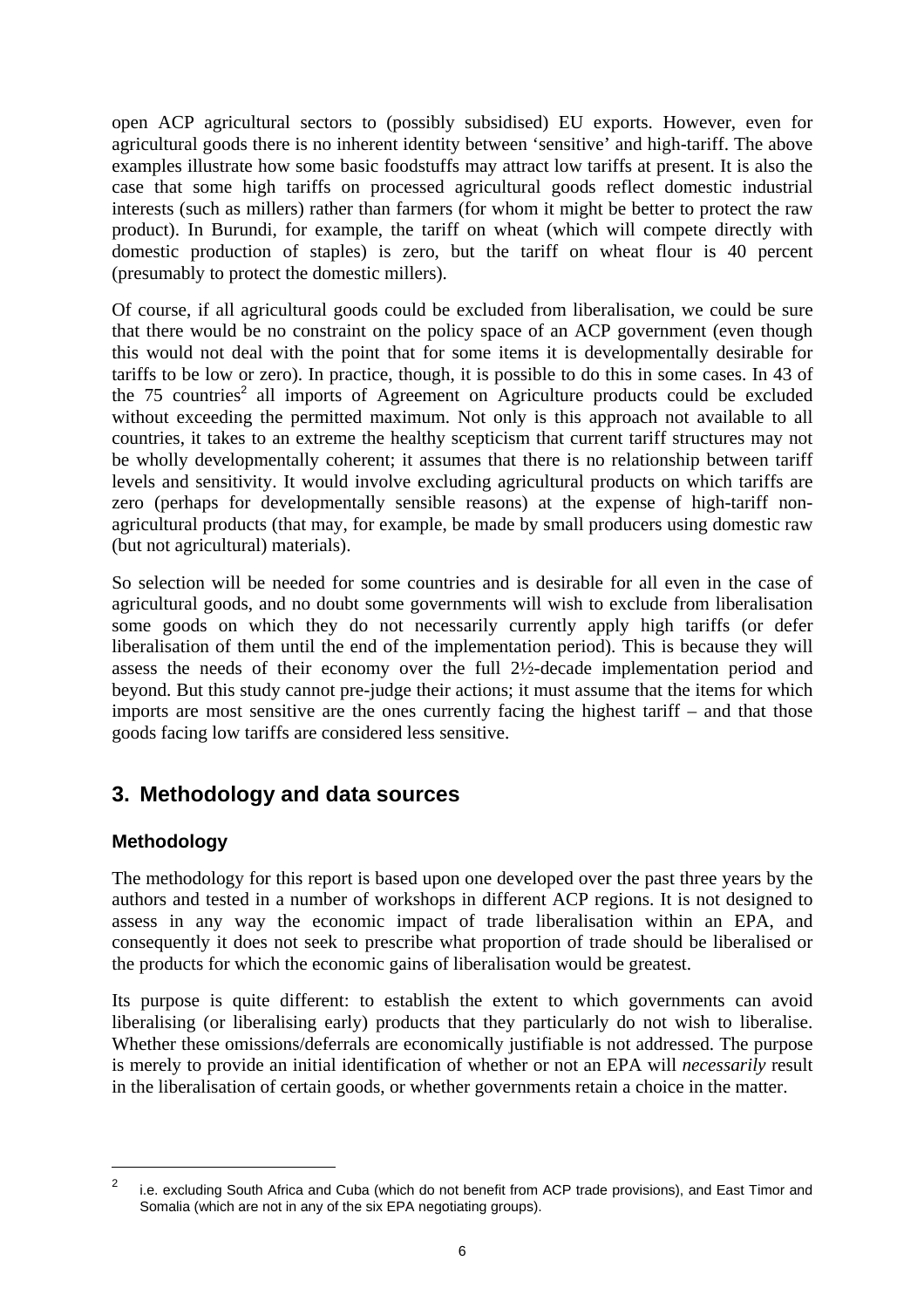The approach is applied in four sequential steps to a set of data on ACP imports and applied tariffs (as described in the next sub-section). The **first step** is to determine what proportion of each country's imports has to be liberalised. This exercise assumes the application of the stated EU approach to the definition of Article XXIV.

The EU definition is that by the end of the implementation period 90 percent of the value of trade between the partners should be duty and quota free. This 90 percent can be achieved asymmetrically, i.e. if the EU liberalises on more than 90 percent the ACP can liberalise on less. A critically important implication of this approach is that the value of imports an ACP state must liberalise is directly related to its trade balance with the EU. A simple arithmetic example explains the point. Suppose that the EU imports  $\in$  100 million of goods from an ACP state, and that the ACP state imports  $\epsilon$ 50 million from the EU. The total trade between them is  $\in$  50 million and 90 percent of this (i.e.  $\in$  35 million) must be liberalised. If the EU removes tariffs on all of its imports from the ACP state, it is liberalising  $\epsilon 000$  million of trade. This leaves a further €35 million that must be liberalised by the ACP state in order to reach the target of  $\in$  35 million of fully liberalised trade (i.e. 90 percent of the total). If the ACP state liberalises on  $\epsilon$ 35 million, this is equivalent to 70 percent of its imports from the EU (of  $\bigoplus$  million).

On this approach, the greater the trade surplus a country has with the EU the smaller the share of its imports it must liberalise to reach any given benchmark (and conversely, the greater the trade deficit the higher the share of imports that must be liberalised). We have calculated for each ACP state the value of trade that they would need to liberalise (based on 2006 figures) if (a) 90 percent of its total trade with EU is to be liberalised and (b) the EU removes tariffs on all of its imports from that country. This also establishes the value of ACP imports that need *not* be liberalised.

Having established the value of imports that need not be liberalised, the **second step** is to assess which items a government might seek to exclude from liberalisation. Here we have used the most definitive indicator available of each government's views on the relative sensitivity of different imports. This indicator is the current tariff applied by each government to imports from the EU. As noted above, it is not necessarily an objectively robust measure of sensitivity – but any other approach requires the authors to form their own judgement of the items that *ought to be sensitive*, which is both impractical (in a study that considers all ACP countries) and of questionable legitimacy (given that the authors have no standing in the countries concerned).

Armed with these two pieces of information, the **third step** is to create what we call an 'exclusion basket' (or exclusion list) of products that governments could avoid liberalising without jeopardising the target of 90 percent of trade being liberalised. Starting with the highest tariff, items are placed into the 'exclusion basket' until the maximum allowable share of imports to be excluded from liberalisation has been reached.

The **final step** is to express the results in a figure that can be easily understood and derived for every country. This figure is what we call the 'marginal tariff'. This is the highest tariff currently applied to any item that will be liberalised (at some point) under the EPA. For example, consider a country that has five tariff bands (of 5, 10, 15, 20 and 25 percent). If it is able to exclude all the goods that currently face tariffs of 25 and 20 percent, then the marginal tariff will be 15 percent: none of the items that will be liberalised has a tariff greater than 15 percent (though some obviously have a tariff that is lower).

This is an easily understandable measure of the potential maximum increase in competition for domestic producers from the removal of tariffs under an EPA. If a country's marginal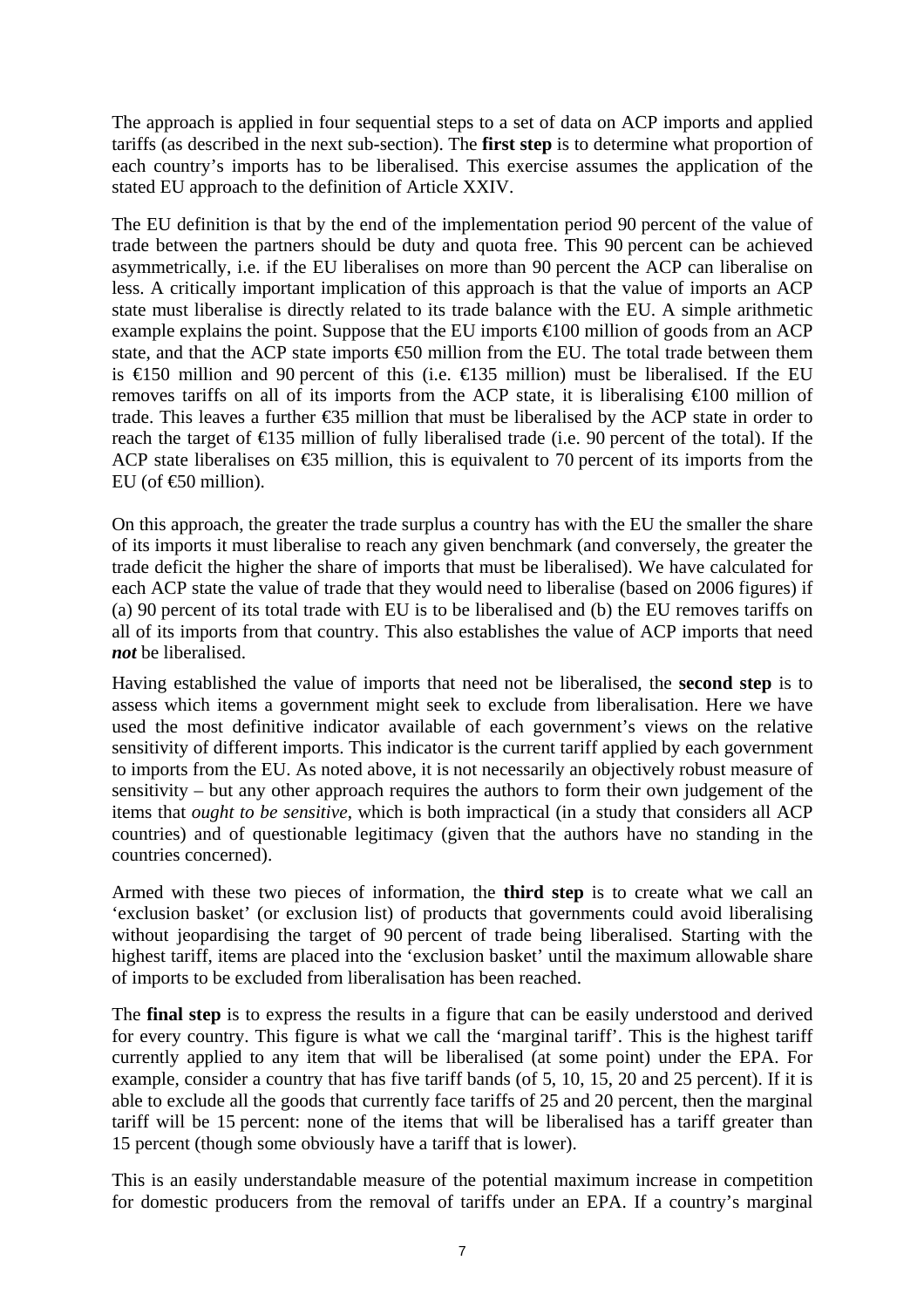tariff is high (say 30 percent) the EPA is likely to have an impact on domestic production. Since some high tariffs will need to be removed, in principle (and subject to the competitiveness of the markets concerned) there could be a significant fall in the price of imports from the EU. If, by contrast, the marginal tariff is only 5 percent there is unlikely to be any significant fall in the price of EU imports given that day-to-day fluctuations in the costs traders have to take into account – such as transport and the exchange rate – will often be greater than this level.

A rough indicator of 'policy space' can therefore be derived from examining the marginal tariffs of every ACP country. Those countries in which the marginal tariff is low would appear to have considerable scope for excluding from liberalisation all goods currently facing medium or high tariffs (if the government were to choose to select these items). By contrast, in countries where the marginal tariff is high there will need to be some hard choices: not everything that faces a high tariff can be excluded from liberalisation.

#### **Data**

Data for 2006 were collected from the EU's COMEXT database on EU25 total exports to and imports from each of the  $75$  ACP countries negotiating EPAs<sup>3</sup>, in order to ascertain for each the trade balance (assuming, as explained above, that the EU liberalise on 100 percent of their imports from ACP countries and, hence, the value of each ACP country's imports that would have to be liberalised to achieve 90 percent liberalisation). The *proportion* of each country's imports in 2006 that it would have to liberalise were the 90 percent threshold applied on a bilateral basis ranges from a low of 0 percent for Botswana (which has such a large goods trade surplus with the EU – partly because imports are recorded as being into South Africa – that it would not actually have to liberalise anything for 90 percent of all trade to be duty free) to a high of 90 percent for Niue (which has such a large goods trade deficit with the EU that it gains nothing arithmetically from the EU's liberalisation of 100 percent of its imports).

These proportions were then applied to existing datasets on ACP imports and tariffs in order to create hypothetical lists of items to be liberalised or excluded from liberalisation. The trade data in these were derived from the EU's COMEXT database, and cover EU15 exports to ACP countries in 2003. The tariff data were aggregations to the Harmonised System 6-digit (HS6) level of the most recent national tariff line rates obtainable from UNCTAD's TRAINS database in 2005, when the datasets were compiled.<sup>4</sup>

For only 14 of the countries are tariff data available for all HS6 sub-heads in the nomenclature. For the others data were missing for some or many HS6 sub-heads. This is largely because these countries' tariff schedules are in the H1 (1996) – or even, in a couple of cases, the H0 (1988) – version of the HS, whereas the trade data are in H2 (2002). The proportion of trade represented by items for which tariff data were unavailable ranged between zero and 10.9 percent (see Appendix Table 1).

 $\overline{a}$ 

<sup>3</sup> See footnote 2.

<sup>4</sup> In a few cases it was possible to update the tariff information to 2006, and data were also obtained for three countries (Cape Verde, Guinea and Palau) for which there were none in the datasets created in 2005. There are still, however, no tariff data for 11 countries (Haiti, Sao Tome, Comoros, Gambia, Liberia, Sierra Leone, Federation of Micronesia, Marshall Islands, Nauru, Niue and Tuvalu), and it was thus impossible to include them in the analysis.

Although the Pacific region is still particularly lacking in available tariff data, the datasets created in 2005 were augmented with near-complete schedules for Fiji and Kiribati obtained in the region. But although some tariffs were also obtained in the region for Cook Islands, Samoa, Solomon Islands and Tonga, they did not cover enough HS6 sub-heads to enable these countries to be included in the analysis.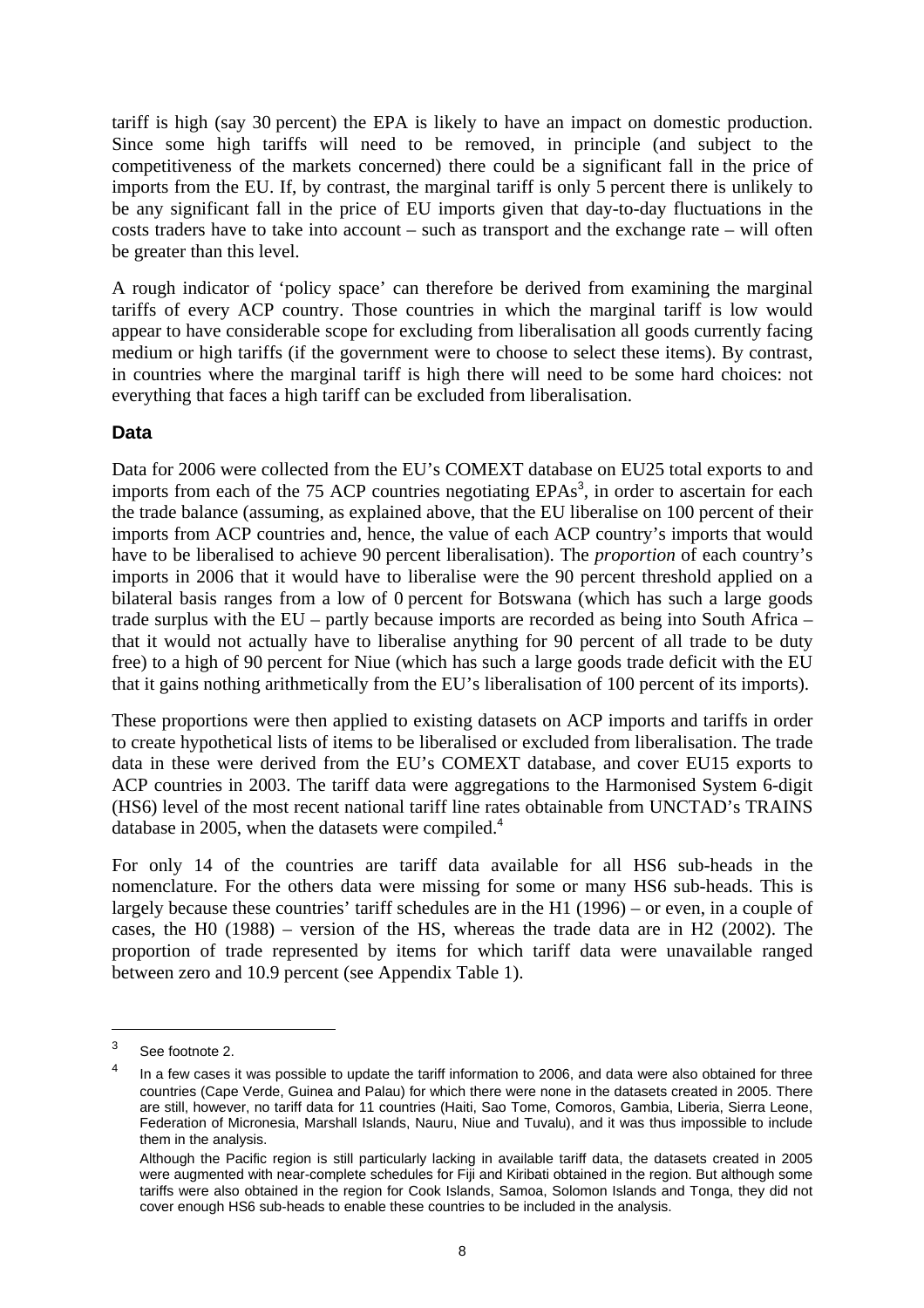As explained above, it was assumed in creating each country's exclusion list that precedence would be given to the goods with the highest tariffs, and each country's list is therefore comprised of as many items in descending order of magnitude of tariff as would 'fit' within the proportion which did not need to be liberalised.<sup>5</sup> All specific/compound duties were assumed to be high, and therefore excluded from liberalisation, and all items, both imported and not imported, were taken into consideration.<sup>6</sup> For most countries there were items with no tariff recorded in TRAINS. All were assumed to be liberalised. In compiling the lists, efforts were made to 'fill up' the exclusion list – i.e. if it was impossible to exclude some items at, say, a 25 percent tariff (because their import values were too high), but some 'space' still remained within the permitted exclusion proportion, sufficient items with a, say, 20 percent tariff were added to the exclusion list to reach the allowable proportion.

Having compiled a list of excluded items for each country, the marginal tariff was then established for each.<sup>7</sup> The resulting marginal tariffs range from 0 to 100 percent.

Two comparisons were then made for each EPA region of the items included on the hypothetical exclusion lists. The first covered all items, the second only those items actually imported in 2003. In each case an analysis was made of the number 'excluded' by one, two, three, etc. countries in the region, and the proportion of total imports represented.

# **4. The results for countries**

This section describes the results of applying this methodology one country at a time. For presentational purposes, the countries are grouped in some cases in their EPA negotiating regions but the region-by-region analysis is covered in the next section.

#### **How much liberalisation?**

 $\overline{a}$ 

 Tables 1 and 2 indicate the proportion of imports that ACP countries will have to liberalise in order to meet the 90 percent of trade target used by the EU as its definition of 'substantially all trade' in other fora. Table 1 summarises the position and Table 2 provides details for each ACP state.

A few countries will need to liberalise hardly anything. The largest single group (36 countries) will need to liberalise between 65 and 85 percent.

| Table 1. Extent of ACP liberalisation                                                       |                   |  |  |  |  |  |
|---------------------------------------------------------------------------------------------|-------------------|--|--|--|--|--|
| <b>Proportion of import</b><br><b>Number of ACP</b><br>value to be liberalised<br>countries |                   |  |  |  |  |  |
| $0 - 10%$                                                                                   |                   |  |  |  |  |  |
| 35-65%                                                                                      |                   |  |  |  |  |  |
| $>65-85%$<br>36                                                                             |                   |  |  |  |  |  |
| $>85\%$<br>29                                                                               |                   |  |  |  |  |  |
| Source: derived from 2006 data from Eurostat's                                              | $\cdots$ $\cdots$ |  |  |  |  |  |

COMEXT database (http://fd.comext.eurostat.cec.eu. int/xtweb/), downloaded July 2007.

<sup>5</sup> Because tariffs are set at the 8- or 10-digit national tariff line level and the trade data are at HS6 level, there are many instances where a range of tariff applies to items within one HS6 sub-head. In these cases, the maximum tariff applicable was used. Within bands of identical tariff, items were selected for exclusion on the basis of ascending magnitude of imports.

<sup>6</sup> This is because the form of free trade agreement most frequently used by the EU establishes that anything not specifically listed in an annex is liberalised on entry into force. This means that countries must list *all*  items if they wish to exclude them from liberalisation – imported and non-imported alike. Although all nonimported items could be included in the exclusion list without any effect on the proportion of imports excluded, this has been done only if their tariff was sufficiently high to warrant it.

<sup>7</sup> In a few cases (noted in Appendix Table 2), one large item absorbed a sufficiently large share of imports that it could not all fit in the exclusion basket, but by leaving it out the resulting marginal tariff was higher than it would have been had the item been included in the exclusion basket. To accommodate this (given the imprecision of the thresholds) the permitted exclusion proportion was stretched by *up to 5 percentage point*s to enable items to be excluded. If the item was too large to 'fit' even with this tolerance, it was assumed to be liberalised and the marginal tariff adjusted accordingly.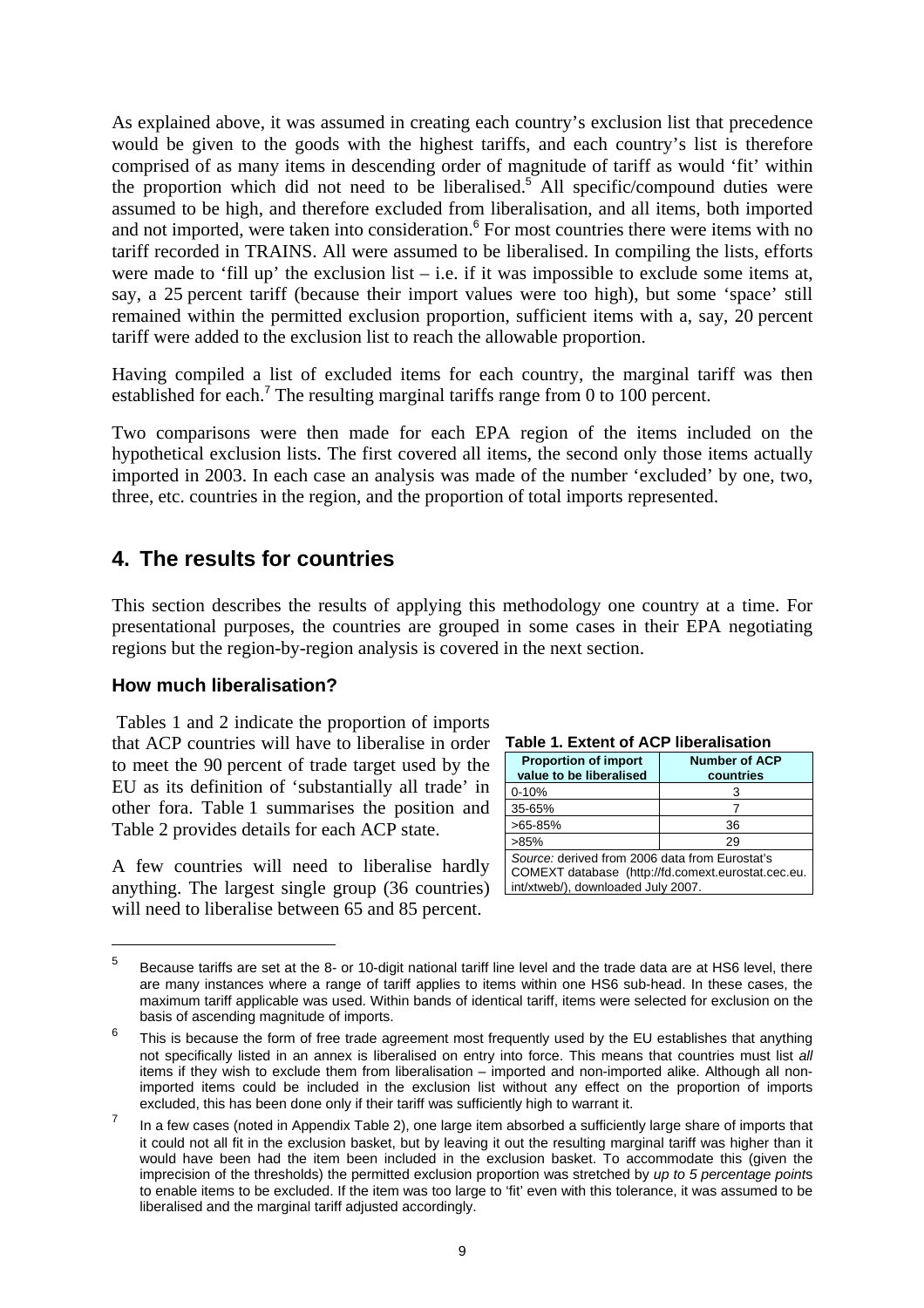| ununuu<br><b>Country</b> | <b>Proportion</b> | $\alpha$ nominocranoation, by country<br><b>Country</b> | <b>Proportion</b> |
|--------------------------|-------------------|---------------------------------------------------------|-------------------|
| Angola                   | 17.2%             | Liberia                                                 | 20.5%             |
| Antigua/Barbuda          | 15.6%             | Madagascar                                              | 25.7%             |
| <b>Bahamas</b>           | 18.8%             | Malawi                                                  | 25.6%             |
| <b>Barbados</b>          | 12.4%             | Mali                                                    | 10.7%             |
| Belize                   | 26.0%             | Marshall Islands                                        | 26.6%             |
| Benin                    | 11.5%             | Mauritania                                              | 21.9%             |
| Botswana                 | 100.0%            | <b>Mauritius</b>                                        | 21.8%             |
| Burkina Faso             | 10.9%             | Mozambique                                              | 61.1%             |
| Burundi                  | 13.1%             | Namibia                                                 | 93.3%             |
| Cape Verde               | 10.8%             | Nauru                                                   | 11.8%             |
| Côte d'Ivoire            | 31.6%             | Niger                                                   | 16.4%             |
| Cameroon                 | 39.1%             | Nigeria                                                 | 25.3%             |
| Central African Rep.     | 17.2%             | Niue                                                    | 10.0%             |
| Chad                     | 12.3%             | Palau                                                   | 11.2%             |
| Comoros                  | 15.4%             | Papua New Guinea                                        | 94.9%             |
| Congo                    | 15.5%             | Rwanda                                                  | 13.9%             |
| Congo Dem. Rep.          | 21.3%             | Sierra Leone                                            | 20.2%             |
| Cook Islands             | 11.5%             | Sao Tome/Principe                                       | 11.4%             |
| Djibouti                 | 10.3%             | Samoa                                                   | 10.8%             |
| Dominica                 | 18.2%             | Senegal                                                 | 11.9%             |
| Dominican Rep.           | 17.6%             | Seychelles                                              | 20.5%             |
| <b>Equatorial Guinea</b> | 54.3%             | Solomon Islands                                         | 24.9%             |
| Eritrea                  | 10.6%             | <b>St Kitts/Nevis</b>                                   | 10.9%             |
| Ethiopia                 | 14.7%             | St Lucia                                                | 19.2%             |
| Fed. Micronesia          | 11.5%             | St Vincent/Grenadines                                   | 18.3%             |
| Fiji                     | 33.7%             | Sudan                                                   | 10.7%             |
| Gabon                    | 17.1%             | Suriname                                                | 22.2%             |
| Gambia                   | 11.1%             | Swaziland                                               | 56.0%             |
| Ghana                    | 17.6%             | Tanzania                                                | 15.5%             |
| Grenada                  | 11.7%             | Togo                                                    | 11.5%             |
| Guinea                   | 18.8%             | Tonga                                                   | 10.2%             |
| Guinea Bissau            | 10.5%             | Trinidad                                                | 36.2%             |
| Guyana                   | 30.6%             | Tuvalu                                                  | 11.4%             |
| Haiti                    | 11.4%             | Uganda                                                  | 19.2%             |
| Jamaica                  | 25.2%             | Vanuatu                                                 | 19.8%             |
| Kenya                    | 19.0%             | Zambia                                                  | 25.8%             |
| Kiribati                 | 11.9%             | Zimbabwe                                                | 36.2%             |
| Lesotho                  | 42.9%             |                                                         |                   |
| Source: See Table 1.     |                   |                                                         |                   |

**Table 2. Proportion of import value which can be excluded from liberalisation, by country**

But 29 out of the 75 ACP countries included in this study (39 percent) will need to liberalise more than 85 percent of their imports.

The countries which must liberalise the highest proportion of their imports (85 percent or more) are listed in Table 3. The figures reflect what might be called 'total effort'; they do not reflect 'net effort'. Net effort reflects how far countries would need to move beyond where they are now, over an implementation period of up to 25 years, in order to reach the EPA target of liberalising 'substantially all' trade. An estimate is made below of the net effort required by those countries for which an EPA appears to be potentially problematic.

The difference between total and net effort arises in several ways. Some countries have already replaced (or are in the process of replacing) their tariffs with other taxes that would not necessarily be affected by an EPA. Many are islands, for which the replacement of a tariff by a sales tax, collected on import by the customs authorities, is a relatively simple affair (see below). Most states also levy zero duties on some imports,

so that 'liberalising' these items under an EPA may restrict future policy space (by depriving the countries of the right to raise tariffs at some point in the future) but will not limit current policy space.

| Table 3. Countries that must liberalise 85 percent or more of their imports |  |  |
|-----------------------------------------------------------------------------|--|--|
|-----------------------------------------------------------------------------|--|--|

| <b>Region</b>        | <b>Affected countries</b>                                                                  |  |  |  |
|----------------------|--------------------------------------------------------------------------------------------|--|--|--|
| Caribbean            | Barbados, Grenada, Haiti, St Kitts/Nevis                                                   |  |  |  |
| Central Africa       | Chad. Sao Tome                                                                             |  |  |  |
| <b>ESA</b>           | Burundi, Djibouti, Eritrea, Ethiopia, Rwanda, Sudan                                        |  |  |  |
| Pacific              | Cook Islands, Federation of Micronesia, Kiribati, Nauru, Niue, Palau, Samoa, Tonga, Tuvalu |  |  |  |
| <b>SADC</b>          |                                                                                            |  |  |  |
| West Africa          | Benin, Burkina Faso, Cape Verde, Gambia, Guinea Bissau, Mali, Senegal, Togo                |  |  |  |
| Source: See Table 1. |                                                                                            |  |  |  |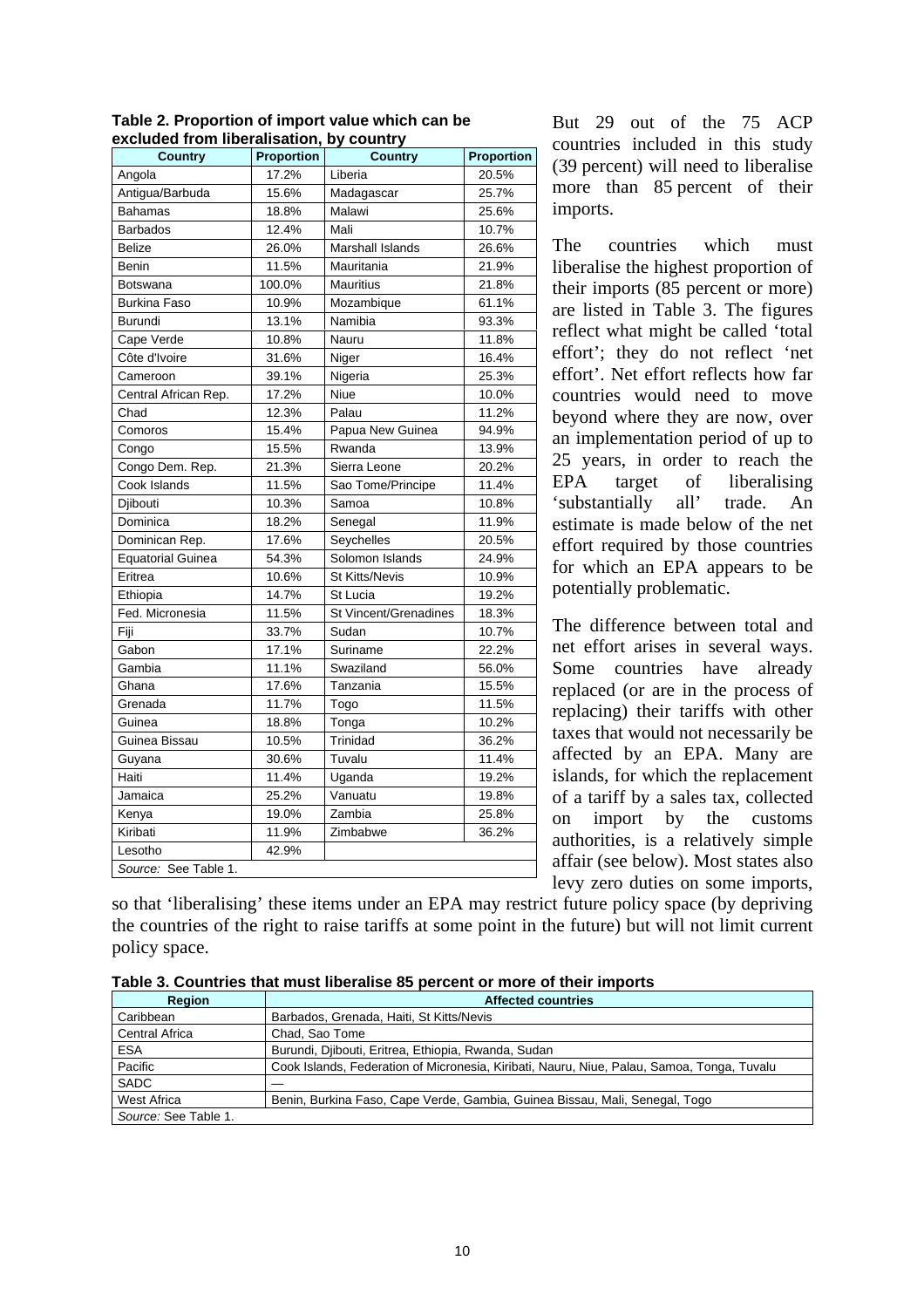#### **The marginal tariffs**

Table 4 shows for each of the ACP countries the marginal tariff that would apply if they were allowed to exclude from liberalisation the proportion of imports identified in Table 2 and their governments were to select those items with the highest applied tariffs as the goods that they wish to exclude. In 20 out of the 60 countries for which data are available the marginal tariff is 10 percent or lower (and in seven it is zero because the proportion of their imports that is already duty free exceeds the share that must be liberalised). The task of having to remove tariffs of 10 percent or lower over a period of 25 years cannot be described as an onerous obligation.

Some of the other marginal tariffs in the table, though, are quite high. In some cases there are countryspecific explanatory features which make the actual situation less constraining than would appear to be the case from Table 4. In the case of the smaller islands, in particular, where imports account for a large part of consumption, it may be possible to use a sales tax levied at point of entry as an EPA-compatible alternative to tariffs, and to provide protection to a very small

| <b>Country</b>                                                                                                                                                                                                        | <b>Marginal</b><br>tariff | <b>Country</b>        | <b>Marginal</b><br>tariff |  |  |  |  |
|-----------------------------------------------------------------------------------------------------------------------------------------------------------------------------------------------------------------------|---------------------------|-----------------------|---------------------------|--|--|--|--|
| Angola                                                                                                                                                                                                                | 15%                       | Liberia               | (a)                       |  |  |  |  |
| Antigua/Barbuda                                                                                                                                                                                                       | 20%                       | Madagascar            | 5%                        |  |  |  |  |
| <b>Bahamas</b>                                                                                                                                                                                                        | 20%                       | Malawi                | 10%                       |  |  |  |  |
| <b>Barbados</b>                                                                                                                                                                                                       | 45%                       | Mali                  | 20%                       |  |  |  |  |
| Belize                                                                                                                                                                                                                | 20%                       | Marshall Islands      | (a)                       |  |  |  |  |
| Benin                                                                                                                                                                                                                 | 20%                       | Mauritania            | 13%                       |  |  |  |  |
| Botswana                                                                                                                                                                                                              | 0%                        | <b>Mauritius</b>      | 0%                        |  |  |  |  |
| <b>Burkina Faso</b>                                                                                                                                                                                                   | 20%                       | Mozambique            | 5%                        |  |  |  |  |
| Burundi                                                                                                                                                                                                               | 40%                       | Namibia               | 0%                        |  |  |  |  |
| Cameroon                                                                                                                                                                                                              | 10%                       | Nauru                 | (a)                       |  |  |  |  |
| Cape Verde                                                                                                                                                                                                            | 30%                       | Niger                 | 20%                       |  |  |  |  |
| Central African Rep.                                                                                                                                                                                                  | 30%                       | Nigeria               | 20%                       |  |  |  |  |
| Chad                                                                                                                                                                                                                  | 30%                       | Niue                  | (a)                       |  |  |  |  |
| Comoros                                                                                                                                                                                                               | (a)                       | Palau                 | 3%                        |  |  |  |  |
| Congo                                                                                                                                                                                                                 | 30%                       | Papua New Guinea      | 0%                        |  |  |  |  |
| Congo Dem. Rep.                                                                                                                                                                                                       | 20%                       | Rwanda                | 15%                       |  |  |  |  |
| Cook Islands                                                                                                                                                                                                          | (a)                       | Samoa                 | (a)                       |  |  |  |  |
| Côte d'Ivoire                                                                                                                                                                                                         | 10%                       | Sao Tome              | (a)                       |  |  |  |  |
| Djibouti                                                                                                                                                                                                              | 33%                       | Senegal               | 20%                       |  |  |  |  |
| Dominica                                                                                                                                                                                                              | 20%                       | Seychelles            | 100%                      |  |  |  |  |
| Dominican Rep.                                                                                                                                                                                                        | 20%                       | Sierra Leone          | (a)                       |  |  |  |  |
| Equatorial Guinea                                                                                                                                                                                                     | 10%                       | Solomon Islands       | (a)                       |  |  |  |  |
| Eritrea                                                                                                                                                                                                               | 10%                       | <b>St Kitts/Nevis</b> | 25%                       |  |  |  |  |
| Ethiopia                                                                                                                                                                                                              | 30%                       | St Lucia              | 25%                       |  |  |  |  |
| Fed. Micronesia                                                                                                                                                                                                       | (a)                       | St Vincent/Grenadines | 20%                       |  |  |  |  |
| Fiji                                                                                                                                                                                                                  | 3%                        | Sudan                 | 45%                       |  |  |  |  |
| Gabon                                                                                                                                                                                                                 | 30%                       | Suriname              | 25%                       |  |  |  |  |
| Gambia                                                                                                                                                                                                                | (a)                       | Swaziland             | 0%                        |  |  |  |  |
| Ghana                                                                                                                                                                                                                 | 20%                       | Tanzania              | 25%                       |  |  |  |  |
| Grenada                                                                                                                                                                                                               | 20%                       | Togo                  | 20%                       |  |  |  |  |
| Guinea                                                                                                                                                                                                                | 20%                       | Tonga                 | (a)                       |  |  |  |  |
| Guinea Bissau                                                                                                                                                                                                         | 20%                       | Trinidad              | 3%                        |  |  |  |  |
| Guyana                                                                                                                                                                                                                | 5%                        | Tuvalu                | (a)                       |  |  |  |  |
| Haiti                                                                                                                                                                                                                 | (a)                       | Uganda                | 7%                        |  |  |  |  |
| Jamaica                                                                                                                                                                                                               | 0%                        | Vanuatu               | 25%                       |  |  |  |  |
| Kenya                                                                                                                                                                                                                 | 25%                       | Zambia                | 15%                       |  |  |  |  |
| Kiribati                                                                                                                                                                                                              | 30%                       | Zimbabwe              | 10%                       |  |  |  |  |
| Lesotho                                                                                                                                                                                                               | 0%                        |                       |                           |  |  |  |  |
| Notes:<br>No, or insufficient, tariff data with which to compile an exclusion list.<br>(a)<br>Sources: Calculated from trade data from Eurostat 2004 and tariff<br>schedules from UNCTAD TRAINS and regional sources. |                           |                       |                           |  |  |  |  |

number of domestically produced goods through other means. In Seychelles, for example, which has the highest marginal tariff (of 100 percent) the government has already gone a long way to replacing tariffs as a source of revenue with a general sales tax which, because the vast majority of goods that are consumed are imported, has a similar effect to tariffs. There exist alternative, administrative ways to protect domestic producers of the very small number of goods that compete with imports. Djibouti, too, is moving towards a non-tariff means of revenue collecting taking advantage of the fact that most goods are imported.

**Table 4. Marginal tariffs** 

A broad indication of the distribution of marginal tariffs by region is provided in Table 5. By listing the range of marginal tariffs identified in Table 4 for the countries in each EPA region it provides a guide to which regions have the greatest policy space and which the least.

One-fifth of the countries in the Caribbean (for which data were available), for example, have a marginal tariff of 5 percent or lower, as do one-eighth of those in ESA and almost threequarters of those in SADC. The regions which appear to have the most constraining EPAs are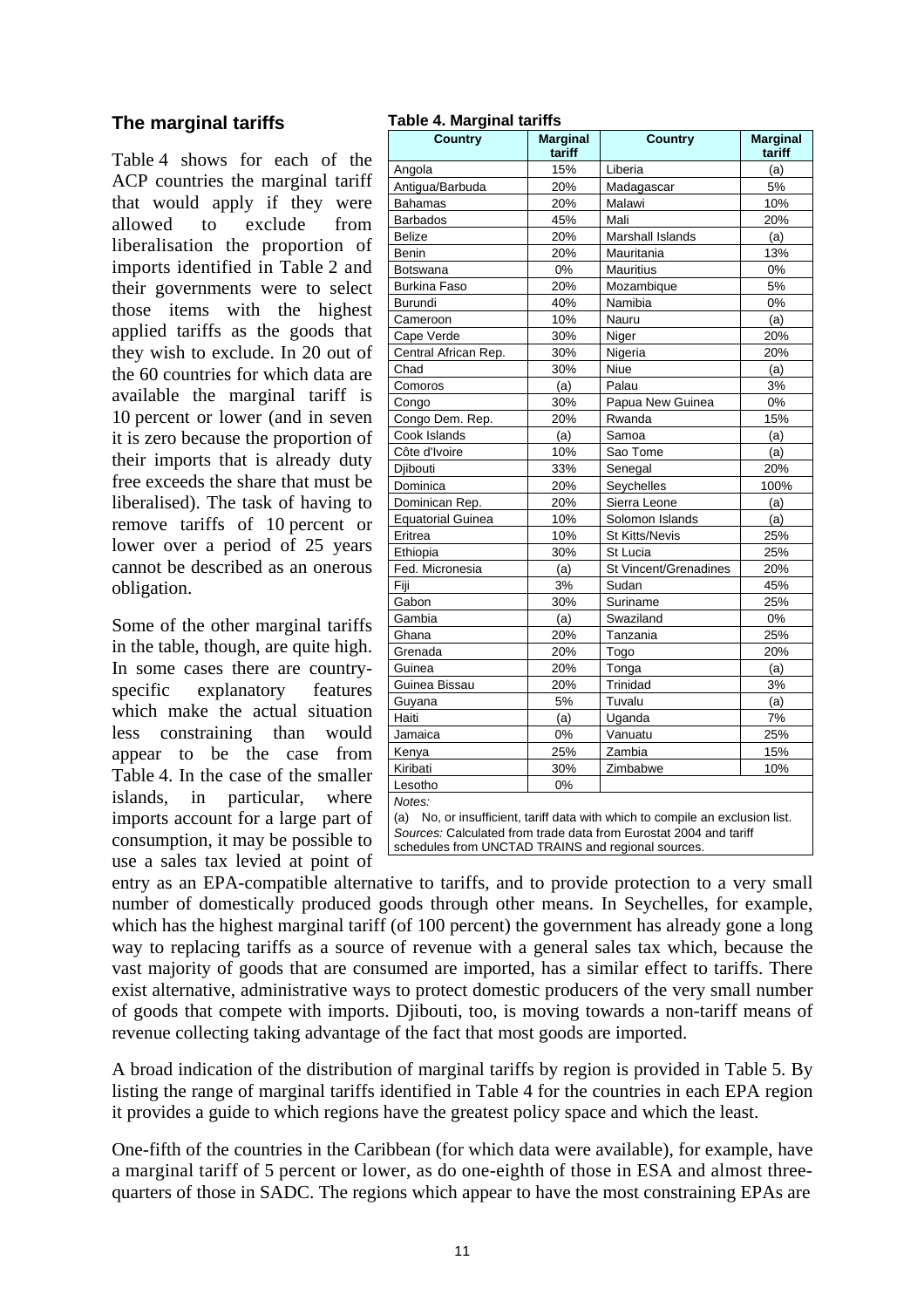| <b>Marginal</b><br>tariff                                                                                                                                                                                           | Number (percentage) of countries in region<br>with marginal tariff shown <sup>a</sup> |                   |            |                  |         |                |
|---------------------------------------------------------------------------------------------------------------------------------------------------------------------------------------------------------------------|---------------------------------------------------------------------------------------|-------------------|------------|------------------|---------|----------------|
|                                                                                                                                                                                                                     | Carib-<br>bean                                                                        | Central<br>Africa | <b>ESA</b> | <b>SADC</b><br>7 | Pacific | West<br>Africa |
| 0%                                                                                                                                                                                                                  | 1 (7%)                                                                                |                   | 1(7%)      | 4 (57%)          | 1 (20%) |                |
| 3%                                                                                                                                                                                                                  | 1(7%)                                                                                 |                   |            |                  | 2(40%)  |                |
| 5%                                                                                                                                                                                                                  | 1 (7%)                                                                                |                   | (7%)<br>1  | 1(14%)           |         |                |
| 7%                                                                                                                                                                                                                  |                                                                                       |                   | 1 (7%)     |                  |         |                |
| 10%                                                                                                                                                                                                                 |                                                                                       | 2(29%)            | 3(21%)     |                  |         | (8%)<br>1      |
| 13%                                                                                                                                                                                                                 |                                                                                       |                   |            |                  |         | 1(8%)          |
| 15%                                                                                                                                                                                                                 |                                                                                       |                   | 2(14%)     | 1(14%)           |         |                |
| 20%                                                                                                                                                                                                                 | 7 (50%)                                                                               | 1(14%)            |            |                  |         | 10 (77%)       |
| 25%                                                                                                                                                                                                                 | 3(21%)                                                                                |                   | 1 (7%)     | 1(14%)           | 1 (20%) |                |
| 30%                                                                                                                                                                                                                 |                                                                                       | 4 (57%)           | (7%)<br>1. |                  | 1 (20%) | 1(8%)          |
| 33%                                                                                                                                                                                                                 |                                                                                       |                   | (7%)<br>1  |                  |         |                |
| 40%                                                                                                                                                                                                                 |                                                                                       |                   | 1 (7%)     |                  |         |                |
| 45%                                                                                                                                                                                                                 | 1 (7%)                                                                                |                   | 1 (7%)     |                  |         |                |
| 100%                                                                                                                                                                                                                |                                                                                       |                   | 1 (7%)     |                  |         |                |
| Note:<br>Percentages calculated only on number of countries in each<br>(a)<br>region for which tariff data to establish a marginal tariff are<br>available. So, for example, the Pacific shares are calculated on 5 |                                                                                       |                   |            |                  |         |                |

countries.

|--|

Central Africa and West Africa with, in each case, over half of countries facing marginal tariffs of 20 percent or more. The situation in the Pacific is very polarised, with the few countries for which data are available facing either very low or moderately high marginal tariffs: half have a marginal tariff of 3 percent or lower, and half have one of 25 or 30 percent.

#### **The most-constrained countries**

Of the countries in Table 4 with a marginal tariff of 25 percent or over, eight are small and/or island states. These require country-specific analyses to establish the extent to

which an EPA will necessarily constrain policy space. This is because, on the one hand, tariffs may play a much more important revenue-raising function than in larger countries (as for example with St Kitts and St Lucia) but, on the other hand, they have available to them a range of options (noted above) to replace tariffs with other taxes. These include a 'sales tax' collected by the customs service on imports which, because the economies are small, supply a high proportion of consumption.

Although little more can be said on these states in an ACP-wide study such as this, more analysis is possible for the ten other states that would face a marginal tariff of 25 percent or more. These are Burundi, Central African Republic, Chad, Congo, Ethiopia, Gabon, Kenya, Sudan, Suriname and Tanzania. It can reasonably be assumed that some of the high tariffs in these countries are intended to protect domestic production and that tariffs cannot easily be replaced by a sales tax.

In these countries the phasing of implementation will have a great impact on policy space. Whilst the Commission has indicated that for some products liberalisation could be deferred for up to 25 years, it must be assumed that it will avoid complete 'end-loading' and will want some goods to be liberalised immediately and others at regular intervals. How soon would these ten countries have to start liberalising goods with a high tariff of 25 percent or more?

#### *The possibility to defer liberalisation*

There can be no definitive analysis of implementation phasing until the details of a draft EPA are known, but it is possible to identify the *potential* for these countries to defer well into the future the liberalisation of high tariff items. In most cases it is substantial.

Gabon, Kenya and Tanzania already offer duty-free treatment to a significant proportion of imports from the EU (29 percent, 49 percent and 50 percent respectively). This means that they would not necessarily need to remove any tariffs on entry into force of the EPA and could defer for some time the liberalisation of high-tariff items. The other seven countries would all have to remove some tariffs on entry into force, but would not necessarily need to remove high tariffs for many years.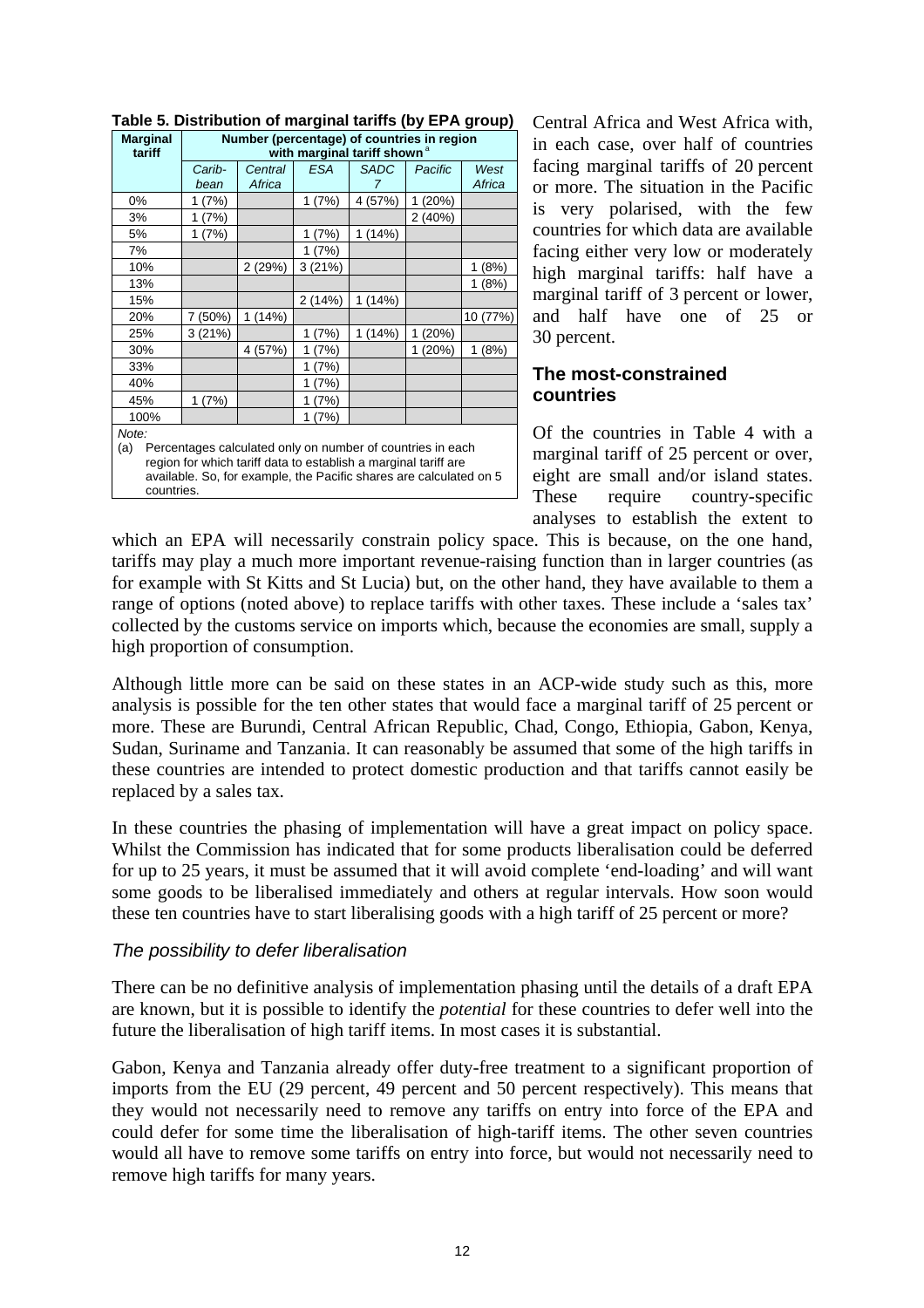In three countries (Chad, Ethiopia and Sudan) over 60 percent of imports from the EU are accounted for by goods with a tariff of 10 percent or less. These countries would not need to liberalise goods with a tariff over 10 percent until well into the implementation period – possibly as late as 2028. For three others (Central African Republic, Congo and Suriname), goods with a tariff of 10 percent or less account for nearly half of the total. They too might defer liberalisation of higher-tariff items until after 2020. Only Burundi, where goods with a tariff of 10 percent or less account for 27 percent of the total, might need to remove higher tariffs in the early middle tranches of liberalisation.

#### *The possibility to exclude agriculture*

The Terms of Reference specifically ask the study to consider the extent to which agricultural and processed agricultural goods might be excluded from liberalisation commitments. In countries with low marginal tariffs there is no need to look specifically at agriculture: all goods currently obtaining significant tariff protection could be excluded. But in the case of the ten countries with marginal tariffs of 25 percent or more, we have checked to see what would be possible if they prioritised the exclusion of agricultural goods (defined as all products falling under the WTO Agreement on Agriculture).

Five countries (Burundi, Gabon, Kenya, Sudan and Tanzania) could exclude from liberalisation every agricultural product on which they currently levy a tariff. Hence their current agricultural policy space would not be constrained in any way. Ethiopia could exclude all agricultural goods except wheat, which appears to be a desired, not a sensitive, import as it accounts for 11.4 percent of the total and faces a tariff of only 5 percent. Chad and Suriname could exclude all agricultural imports that currently face a tariff of over 10 percent.<sup>8</sup>

Only Central African Republic and Congo would need to liberalise agricultural goods facing high tariffs. The marginal agricultural tariff for Central African Republic is 30 percent, for Congo it is 20 percent.

# **5. The results by region**

 $\overline{a}$ 

Whilst it is possible to make an informed 'guess' which products each country might wish to exclude from liberalisation, it is not possible to do the same at a regional level. Despite the initial hopes of the EU, it does not appear to be universally the case that the EPA groups will be attempting to set a uniform tariff schedule and exclusion basket that will apply to all of the members. In some regions (e.g. SADC) it has been decided explicitly that each country will aim to agree its own bilateral list with the EU of the products it will liberalise, those that it will not, and its phasing. Even in the cases where a regional list is being attempted there are problems.

#### **National lists cannot simply be aggregated**

A regional exclusion list cannot be simply the aggregate of all the national lists. The net result of adding together all the exclusions of all member countries is to exclude a very large proportion of imports from liberalisation: if the hypothetical national exclusion lists analysed above were added together no region would exclude less than 55 percent of its imports (West Africa) and in two cases (the Caribbean and the Pacific) the exclusions would reach 97 percent! This arises in the following way. Country 1 can easily exclude item A because it is

<sup>8</sup> In the case of Chad this would require increasing the exclusion basket by 0.3 percentage points – well within the limits of tolerance given annual changes in the value of trade with the EU.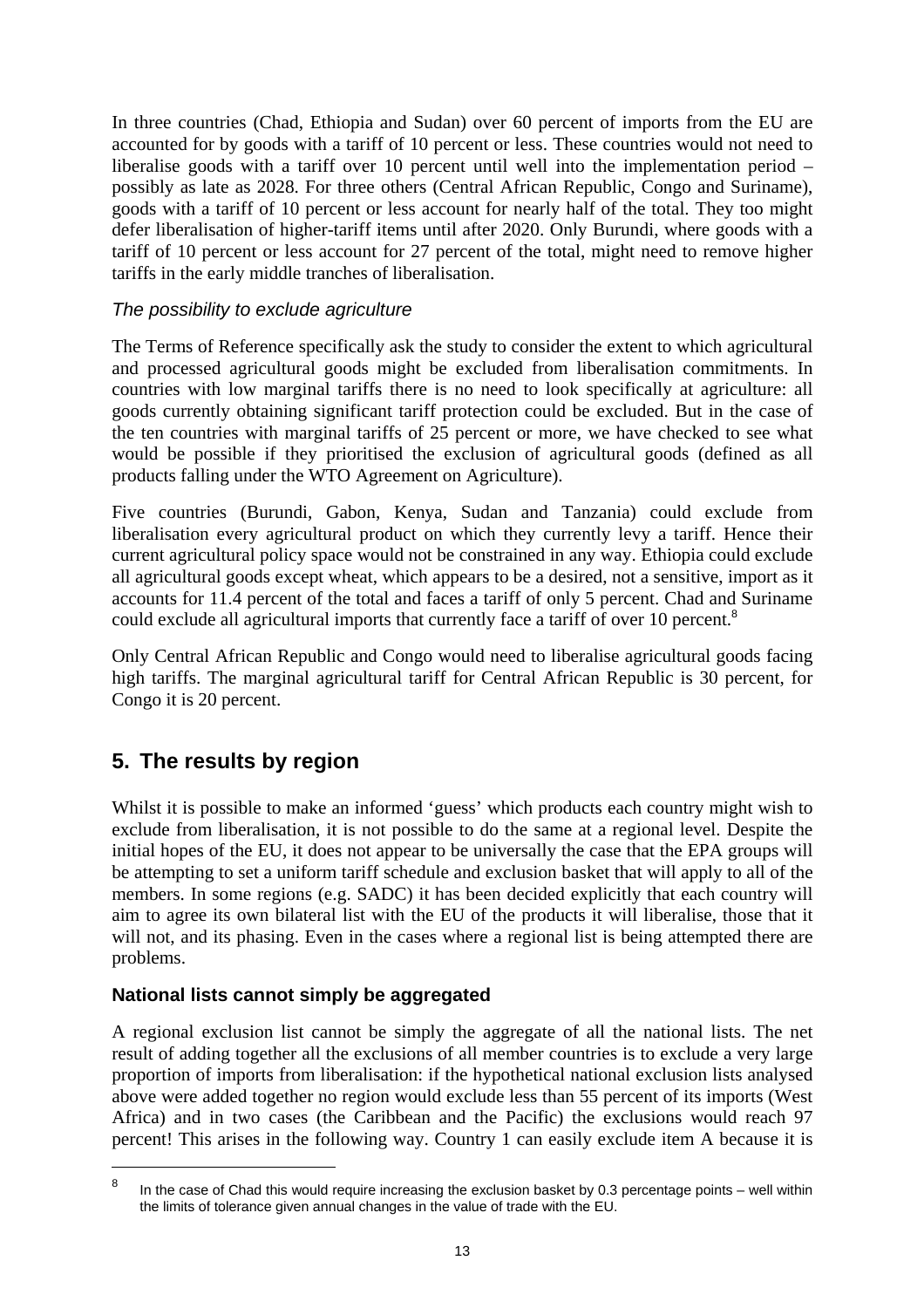imported only in very small values. But Countries 2–5 import much larger values of A so that if they, too, exclude it the share of imports that is not liberalised becomes much higher.

This points to the underlying problem, which is not simply that the figures for the share of imports excluded are unacceptably high: it is that the current tariff policies of EPA partners are not mutually compatible. If item A is an unwelcome import in Country 1 but is widely used in Countries 2–5, any outcome other than the harmonisation of the five countries' tariff policies will create problems. If the whole region excludes A from liberalisation Countries 2– 5 may find that it constrains their policy space to exclude other goods that are more sensitive. If the five countries go their separate ways and exclude different goods then Country 1 will need to maintain robust customs controls on its borders with its neighbour Country 2 to avoid trade deflection, with item A being imported duty-free into Country 2 and then smuggled across the border. This will hinder rather than assist regional integration.

The conclusion is that countries need to reduce as far as they can differences between their exclusion lists. Avoiding the current difficulties by moving to separate national schedules will merely reinforce the problem by establishing binding, but different, liberalisation commitments on neighbours. But how to avoid this and still meet the EPA deadline of December 2007 – that is the problem.

It is clear that already steps have been taken in the direction of harmonisation, but that much more may be needed. It is reported, for example, that the combined ESA exclusion list runs to 2,700 lines accounting for over half of the region's imports from the EU. High though this is, it is still lower than the 90 percent of imports that ESA would exclude if the hypothetical national exclusion lists created in this study were simply added together. Evidently some rationalisation has already occurred – but not sufficient.

A certain amount of further rationalisation may be easy to achieve by the removal of 'notvery-sensitive' items (such as 'live whales' which was on the initial exclusion list of one ESA state, though it is not known whether it is on the current combined list) but it is questionable whether this will be sufficient. Reaching agreement to rationalise the exclusion lists in areas where tariffs reflect genuine differences in sensitivities may take time. Since this is probably more than remains before the December 2007 deadline for EPAs to be agreed, it would be wise to seek a solution that allows the intra-ACP negotiation to continue for as long as possible before separate liberalisation schedules are set in stone.

#### **The extent of incoherence**

The rest of this section establishes the extent to which compromise between the members of each EPA may be needed to avoid grossly incoherent liberalisation schedules. The example of ESA illustrates both that the figures in this report may overstate the extent of the current incoherence – but also that it clearly exists.

| excluded from liberalisation, by region<br><b>EPA region</b><br><b>Proportion</b> |       |  |  |  |  |  |
|-----------------------------------------------------------------------------------|-------|--|--|--|--|--|
| Caribbean                                                                         | 20.8% |  |  |  |  |  |
| <b>Central Africa</b>                                                             | 26.7% |  |  |  |  |  |
| East and Southern Africa                                                          | 17.6% |  |  |  |  |  |
| SADC-7                                                                            | 26.9% |  |  |  |  |  |
| SADC-8                                                                            | 20.6% |  |  |  |  |  |
| Pacific                                                                           | 35.5% |  |  |  |  |  |
| <b>West Africa</b>                                                                | 20.7% |  |  |  |  |  |
| Source: See Table 1.                                                              |       |  |  |  |  |  |

| Table 6. Proportion of import value which can be |
|--------------------------------------------------|
| excluded from liberalisation, by region          |

Table 6 shows by region the proportion of imports that can be excluded from liberalisation through the application of a 90 percent threshold to total trade between the region and the EU. Two rows are given for SADC, one of them including and the other excluding South Africa. Because South Africa provides such a large proportion of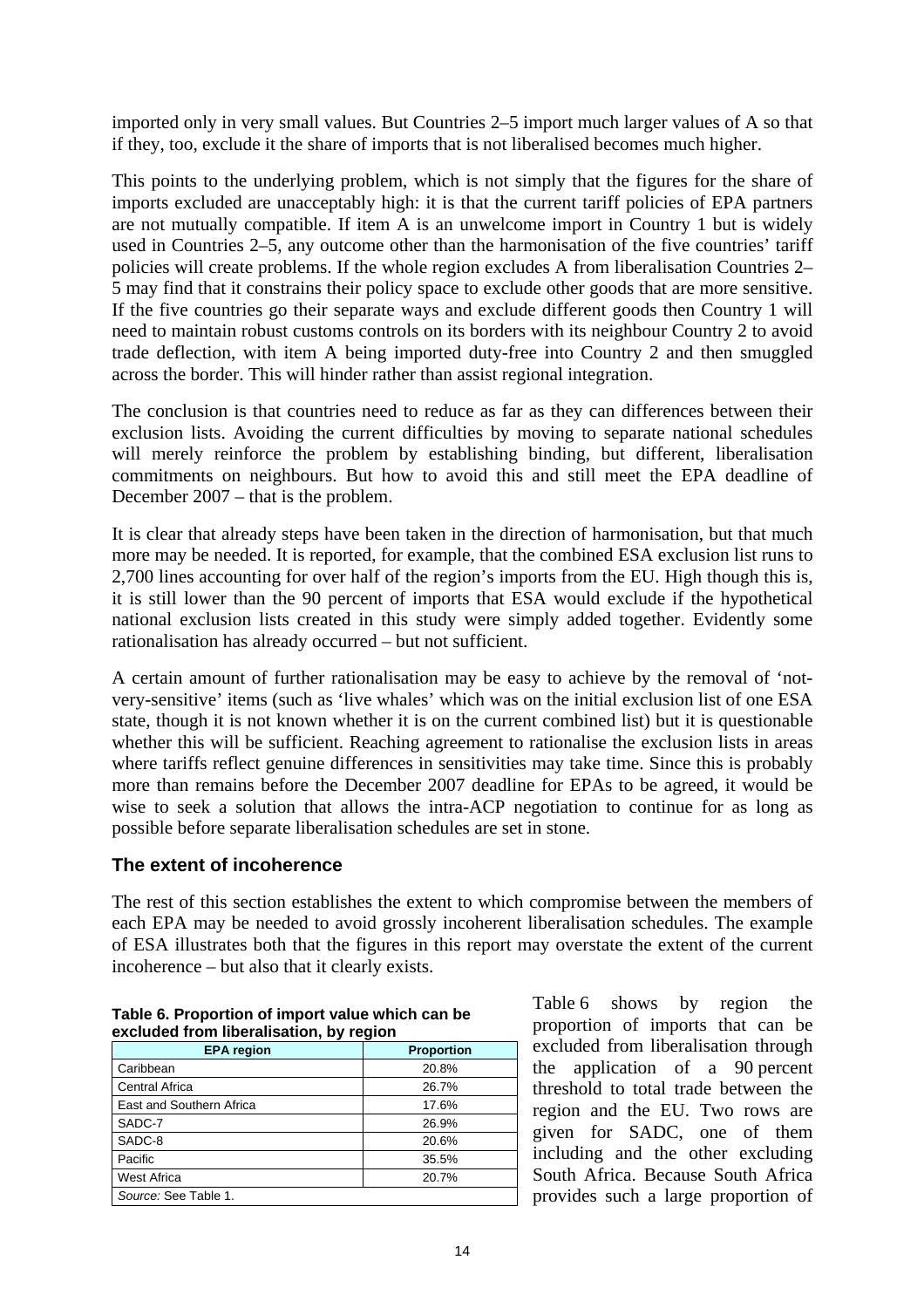the region's trade with the EU, and its access terms are already fixed by the Trade, Development and Cooperation Agreement (TDCA), its inclusion or exclusion from the calculation makes a significant difference. But, in either case, SADC falls within the range of proportions set by the other regions. The smallest share of trade that can be excluded from liberalisation is that of ESA (which must liberalise 82.4 percent of its imports) and the largest is that of the Pacific (which need liberalise only 64.5 percent of its imports).

These figures have been compared to what would be excluded from liberalisation if we simply add together the individual-country schedules resulting from the assumptions made by the authors: the governments choose to exclude from liberalisation the products currently facing the highest applied tariffs. As noted above, in all regions the excluded share of imports exceeds by a wide margin the allowable figures shown in Table 6.

The similarities and differences between the each of the EPA states' national lists have then been identified. Tables 7 and 8 provide for all regions the basic information on the inherent overlap between the exclusion baskets for each country compiled on the basis of their highest applied tariffs. They show, region by region, the number of items that would be excluded by just one state, by two, three … and all states. Table 7 covers all of the nomenclature, given that countries may feel the need to exclude all goods that face high tariffs even if they were not imported in a particular year (see footnote 5). As noted, the results paint a set of highly incoherent schedules.

| No. of<br>countries in | Number of HS6 sub-heads excluding: |                             |                  |             |                      |                          |
|------------------------|------------------------------------|-----------------------------|------------------|-------------|----------------------|--------------------------|
| region<br>excluding    | Caribbean <sup>ª</sup>             | Central Africa <sup>b</sup> | ESA <sup>c</sup> | <b>SADC</b> | Pacific <sup>d</sup> | West Africa <sup>e</sup> |
|                        | 173                                | 1,727                       | 435              | 1,179       | 373                  | 597                      |
| 2                      | 287                                | 990                         | 587              | 431         | 1,505                | 425                      |
| 3                      | 2,021                              | 43                          | 588              | 203         | 1,921                | 181                      |
| 4                      | 475                                | 66                          | 393              | 226         | 1,246                | 95                       |
| 5                      | 161                                | 109                         | 372              | 704         | 136                  | 14                       |
| 6                      | 80                                 | 479                         | 327              | 805         |                      | 3                        |
| 7                      | 113                                | 1,674                       | 260              | 745         |                      | 13                       |
| 8                      | 101                                |                             | 248              |             |                      | 31                       |
| 9                      | 145                                |                             | 316              |             |                      | 191                      |
| 10                     | 122                                |                             | 481              |             |                      | 324                      |
| 11                     | 350                                |                             | 391              |             |                      | 382                      |
| 12                     | 535                                |                             | 358              |             |                      | 1,012                    |
| 13                     | 195                                |                             | 241              |             |                      | 179                      |
| 14                     | 95                                 |                             | 81               |             |                      |                          |
| Total                  | 4,853                              | 5,088                       | 5,078            | 4,293       | 5,181                | 3,447                    |
| $\cdots$               |                                    |                             |                  |             |                      |                          |

**Table 7. Regional distribution of exclusions: imports and non-imports** 

*Notes:* 

(a) No tariff data for Haiti.

(b) No tariff data for Sao Tome and Principe.

(c) No tariff data for Comoros.

(d) No tariff data for Federation of Micronesia, Marshall Islands, Nauru, Niue, Tuvalu. Insufficient tariff data for Cook Islands, Samoa, Solomon Islands and Tonga.

(e) No tariff data for Gambia, Liberia and Sierra Leone.

Table 8 covers only the products which are actually imported by the countries concerned, as a check to determine whether the incoherence arises largely because different countries import different goods from the EU. If this were the case, it might be possible to overcome the problem through the architecture of the EPA (i.e. by adopting only a positive-list approach covering actual imports). But it does not appear that it is the source of the problem: the incoherence is high in both tables. A very large number of items would be excluded by only a small number of states. In four regions (Caribbean, ESA, Pacific and West Africa) 5 percent or fewer of the total number of excluded items would be on the lists of all member countries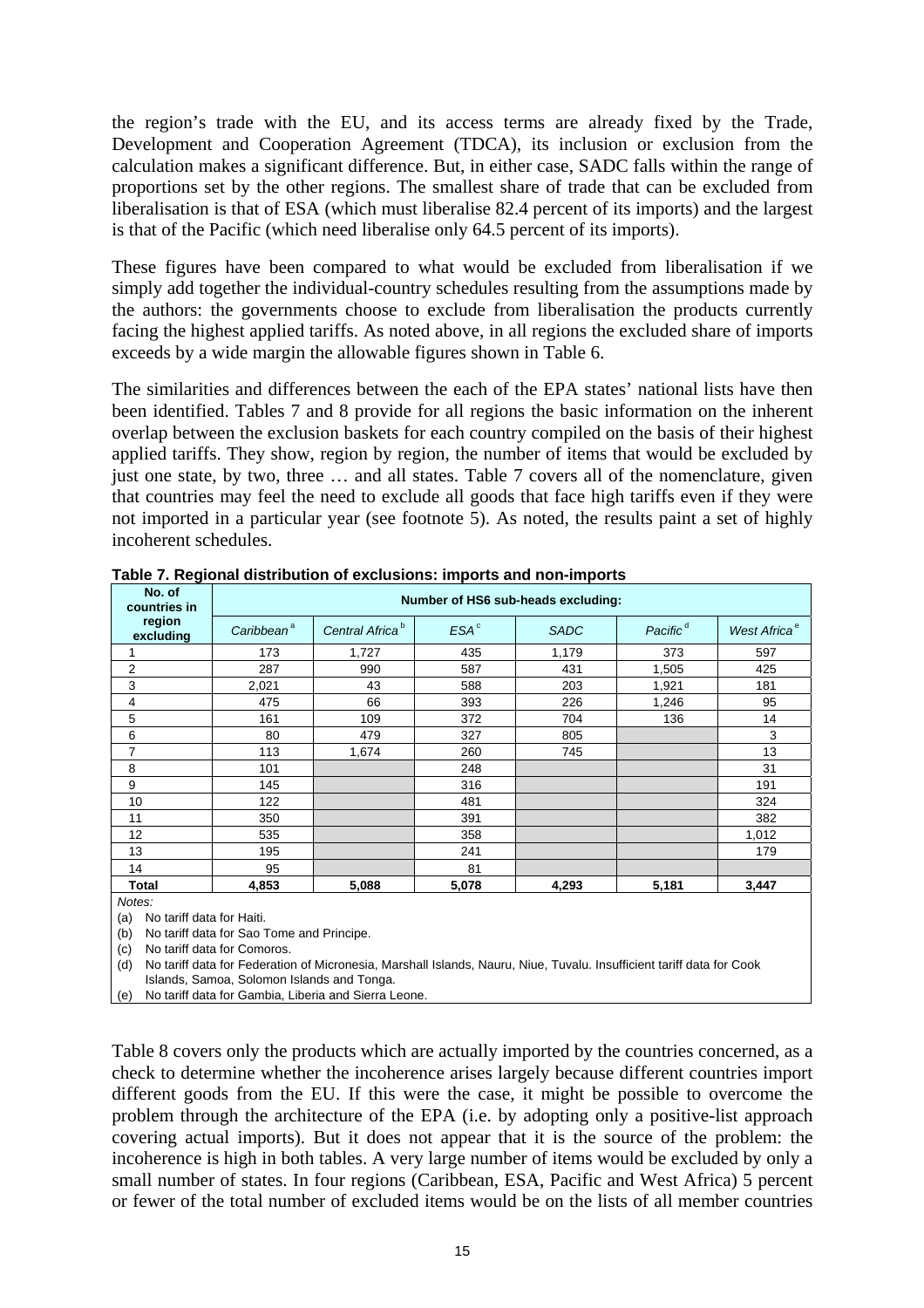(based on Table 7). The highest share of excluded items common to all states is Central Africa with 32 percent, followed by SADC at 17 percent (no doubt due to the fact that common SACU tariffs apply to four of the seven states).

| No. of<br>countries in                     | Number of HS6 sub-heads excluding: |                             |                  |             |                      |                          |
|--------------------------------------------|------------------------------------|-----------------------------|------------------|-------------|----------------------|--------------------------|
| region<br>excluding                        | Caribbean <sup>a</sup>             | Central Africa <sup>b</sup> | ESA <sup>c</sup> | <b>SADC</b> | Pacific <sup>d</sup> | West Africa <sup>e</sup> |
| 1                                          | 793                                | 1,148                       | 950              | 1,217       | 453                  | 598                      |
| $\sqrt{2}$                                 | 516                                | 492                         | 584              | 580         | 68                   | 347                      |
| 3                                          | 289                                | 312                         | 348              | 305         | 10                   | 205                      |
| 4                                          | 204                                | 280                         | 256              | 173         |                      | 161                      |
| 5                                          | 178                                | 207                         | 214              | 75          |                      | 162                      |
| 6                                          | 91                                 | 149                         | 171              | 18          |                      | 137                      |
| 7                                          | 94                                 | 105                         | 117              | 6           |                      | 148                      |
| 8                                          | 71                                 |                             | 91               |             |                      | 169                      |
| 9                                          | 46                                 |                             | 60               |             |                      | 154                      |
| 10                                         | 30                                 |                             | 41               |             |                      | 121                      |
| 11                                         | 21                                 |                             | 25               |             |                      | 124                      |
| 12                                         | 12                                 |                             | 14               |             |                      | 76                       |
| 13                                         | 6                                  |                             | 1                |             |                      | 15                       |
| 14                                         |                                    |                             |                  |             |                      |                          |
| <b>Total</b>                               | 2,352                              | 2,693                       | 2,872            | 2,374       | 531                  | 2,417                    |
| Notes:<br>No tariff data for Haiti.<br>(a) |                                    |                             |                  |             |                      |                          |

|  | Table 8. Regional distribution of exclusions: imports only |  |
|--|------------------------------------------------------------|--|
|  |                                                            |  |

(b) No tariff data for Sao Tome and Principe.

(c) No tariff data for Comoros.

(d) No tariff data for Federation of Micronesia, Marshall Islands, Nauru, Niue, Tuvalu. Insufficient tariff data for Cook

Islands, Samoa, Solomon Islands and Tonga. (e) No tariff data for Gambia, Liberia and Sierra Leone.

The extent of the challenge is illustrated graphically in Figures 1–6, which show the number of countries that have the same items in their exclusion baskets. If there were a high degree of coherence between countries (i.e. all or most were excluding the same items) the graph would rise from left to right, i.e. only a small percentage of HS lines would be excluded by just one or two states, and most would be excluded by all (or almost all). In none of the regions does this happen: a lot of items are excluded by just one, two or three states and few are excluded by all.

The only bright note is that in three cases there appears to be a polarisation: there is an unfortunately large group of products that is excluded by only a small number of countries, but at least another large group is excluded by many. There may be scope in these three regions (Central Africa, SADC and West Africa) to form a consensus around the products that account for the peak on the right side of the figures.

In the case of the Caribbean (Figure 1) over 40 percent of the HS sub-heads on the combined regional list of all the national lists are excluded by just three out of the 14 countries for which tariff data are available. Fewer than 5 percent are excluded by 13 or 14 of the countries, though 10 percent are excluded by 12.

In the case of Central Africa (Figure 2) a very high proportion (almost 35 percent) is excluded by just one out of the 7 countries for which tariff data are available. But here there is another group of products (again, almost 35 percent) that are excluded by all.

In the case of ESA (Figure 3) the same broad picture emerges, although there is an even broader spread over the range. Fewer than 4 percent of items would be excluded by 13 out of the 14 states for which tariff data are available.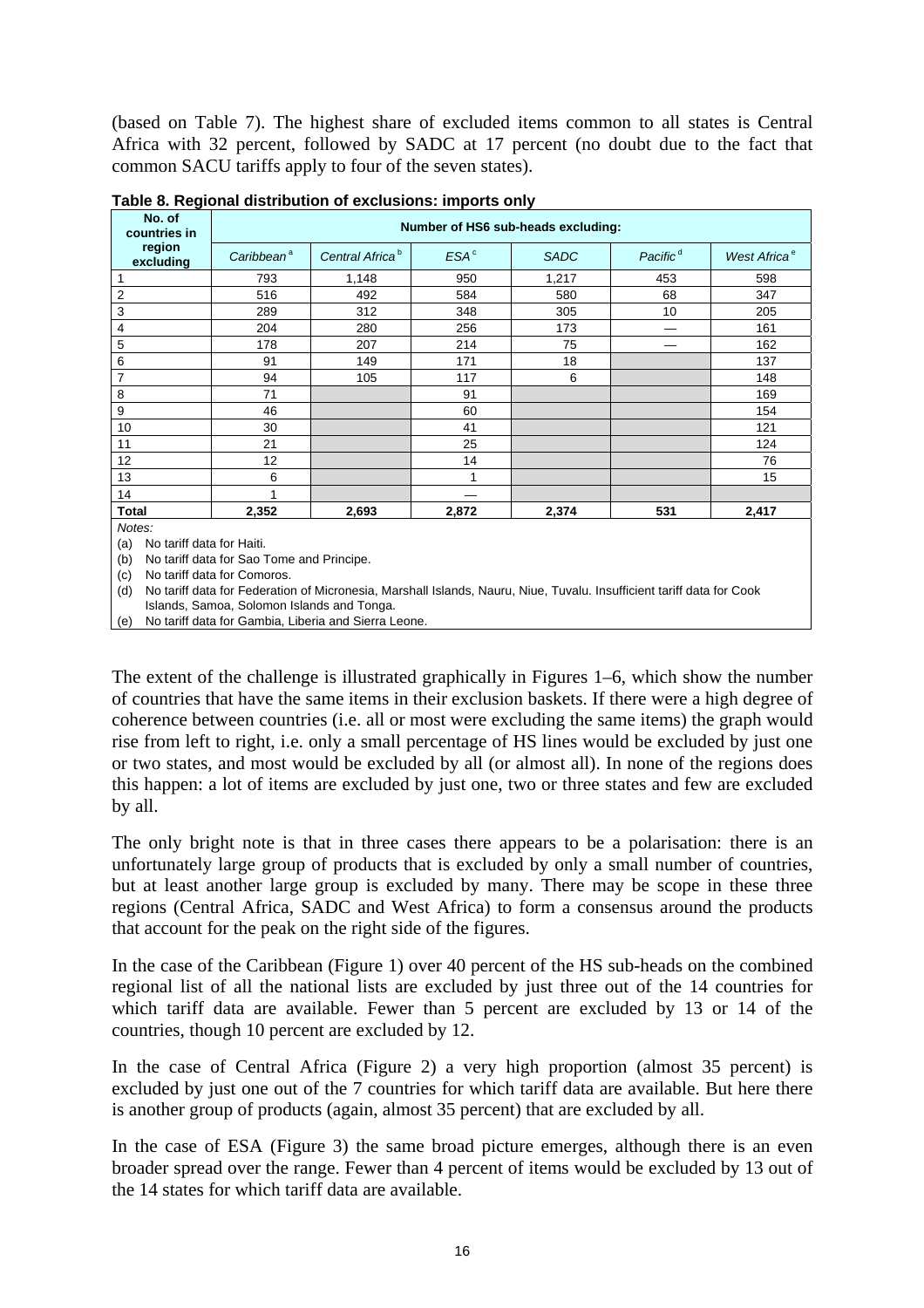

**Figure 1. Caribbean: the distribution of hypothetical exclusions** (*Source*: Table 7)







**Figure 3. ESA: the distribution of hypothetical exclusions** (*source*: Table 7)

For the Pacific (Figure 4) over 35 percent of items are excluded by 3 countries. The proportion that would be excluded by a larger number of states falls off sharply.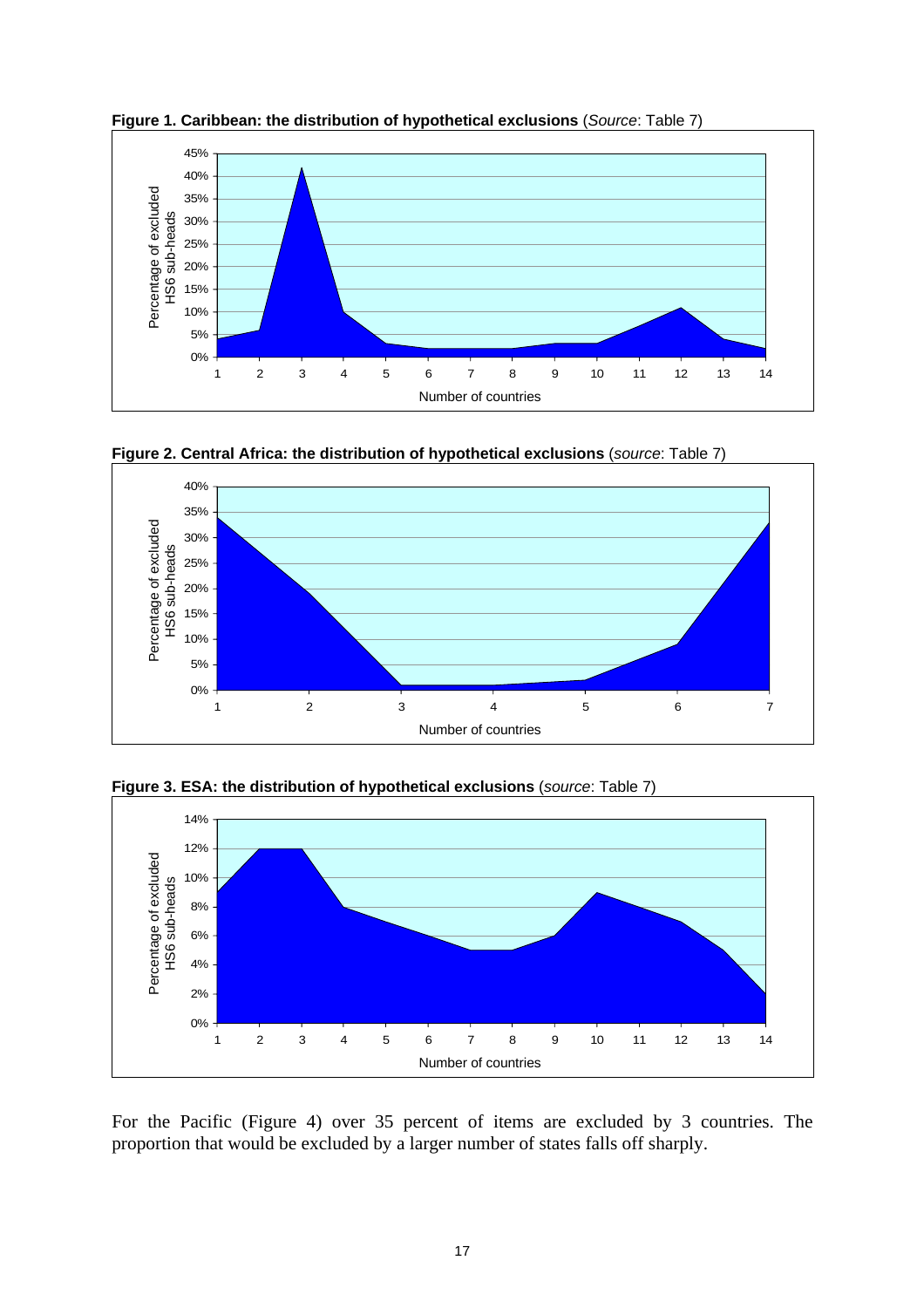

**Figure 4. Pacific: the distribution of hypothetical exclusions** (*source*: Table 7)

The position in SADC (Figure 5) and West Africa (Figure 6) looks rather better. Although over 25 percent of items would be excluded by only one SADC state, a high share would be excluded by five or more. This polarisation is even more marked for West Africa (Figure 6).



**Figure 5. SADC: the distribution of hypothetical exclusions** (*source*: Table 7)



**Figure 6. West Africa: the distribution of hypothetical exclusions** (*source*: Table 7)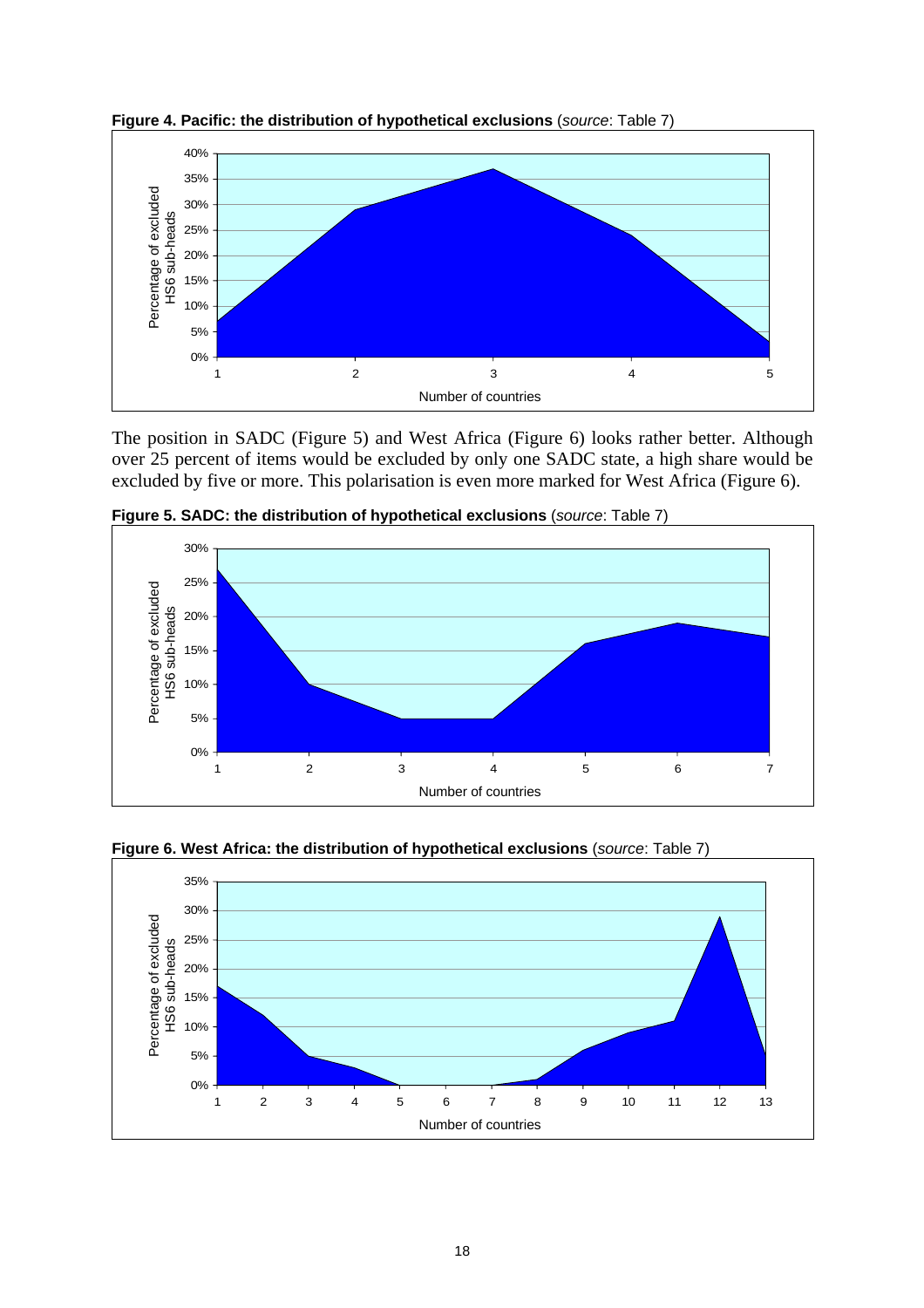#### **The scope for consolidation**

Do the figures in Table 6 (on the share of imports that can be excluded from liberalisation) provide sufficient space for regions, or do they need to be increased: are they too low even for a reasonably consolidated list of exclusions? A broad study such as this cannot provide a definitive answer, but it can provide an indicator. To do this we have calculated how many items appearing in the exclusion baskets of several states could be excluded without breaching the limits set in Table 6.

Possibly the 'ideal' would be a situation where all goods in the exclusion baskets of around half or more of countries could be excluded. If this were the case, then it might be possible to 'fit' within the Table 6 limits by removing from the exclusion basket only items that face high tariffs in just one or two states. As explained above, this could be a desirable thing to do. It will hinder regional integration if partners maintain – for more than the 25-year implementation period – wildly different tariff structures under which neighbours liberalise very different baskets of goods, but requiring all countries to exclude from liberalisation goods that fewer than half of them would have chosen would impose on the majority of states the policies of the minority.

The Caribbean, ESA and West Africa come close to this ideal. In the case of the Caribbean, every item that is common to the exclusion baskets of eight or more (57 percent of the 14 states for which data are available) could be excluded without exceeding the 20.8 percent limit established in Table 6. Only those goods excluded by six or fewer states would need to be liberalised. In the case of ESA, items in the baskets of nine or more of the 14 countries for which data are available (64 percent) could be excluded. For West Africa, items identified by eight or more of the 13 states for which data are available (62 percent) could be excluded.

Of the others SADC is at one extreme. Only the goods in the baskets of all seven states could be excluded. In the case of Central Africa the proportion is lower: the items in the baskets of five or more of the seven states for which data are available (71 per cent) could be excluded. And in the Pacific it is the items identified for four out of the five countries for which data are available (80 percent) that could be excluded.

Even for the three regions that approach the ideal there is much hard negotiation to be done. For the others, the initial differences in tariff rates suggest that a great deal of work may be required to produce a coherent single list that meets the EU's definition of 'substantially all' trade. One way to sidestep this would be to incorporate into the EPA a set of separate national schedules each of which, when combined with the EU's full liberalisation, covers 'substantially all' bilateral trade. But, as noted above, this would store up trouble for the future.

# **6. Conclusions**

Will EPAs *necessarily* restrict the policy space of ACP states to protect areas of domestic production currently shielded by high tariffs? The answer to this question is simple and straightforward when applied separately to each ACP state. It gets more complicated when attention turns to an EPA-wide liberalisation schedule.

#### **Policy space under bilateral commitments**

If each ACP state in an EPA has its own, unique, liberalisation schedule (that aims to remove tariffs on 90 percent of its bilateral trade with the EU) the answer to the question posed in this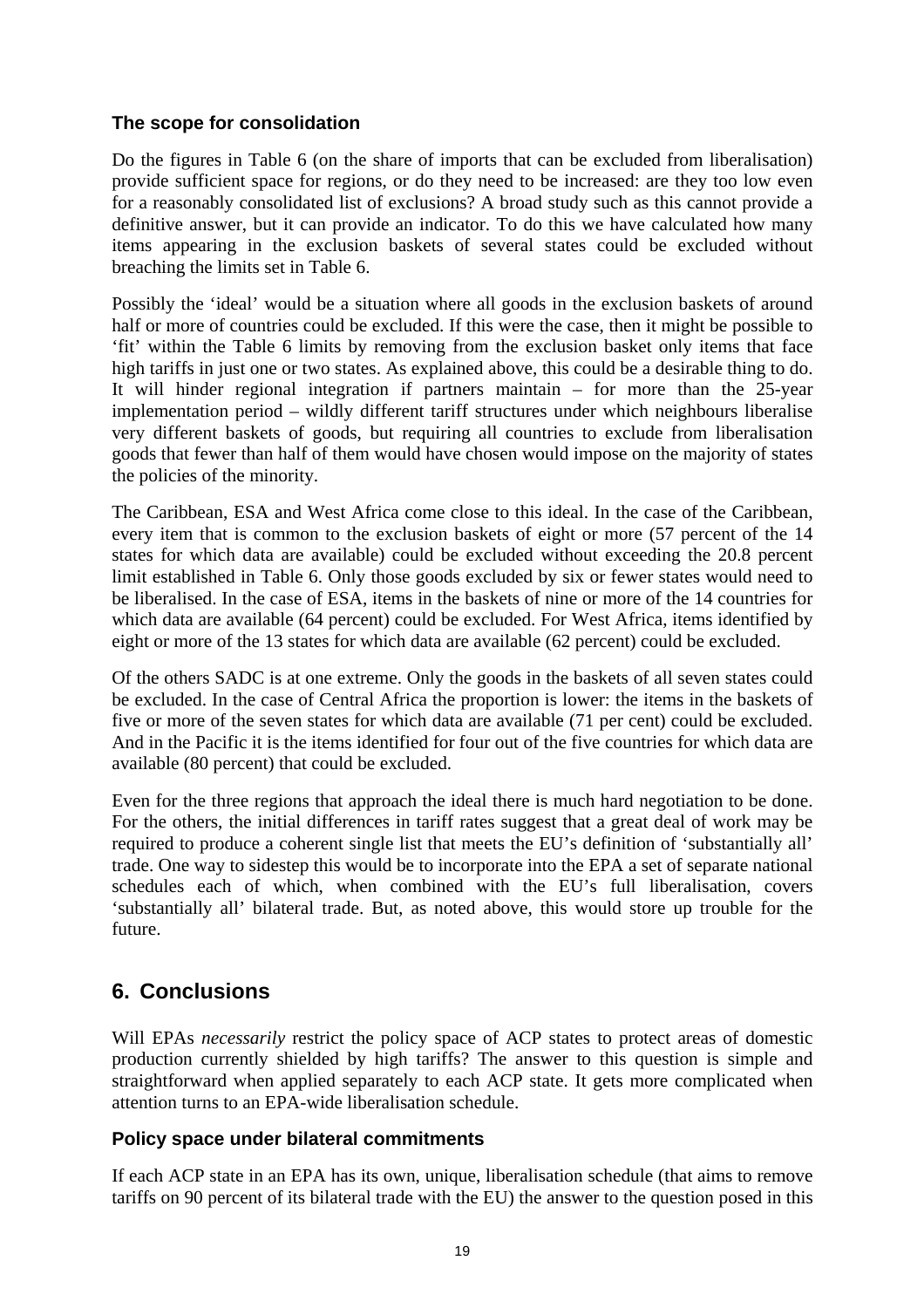study is categorical: there is sufficient potential scope for almost all countries to avoid liberalising any high-tariff agricultural goods and most high-tariff non-agricultural ones, and where liberalisation of high-tariff items is necessary for it to be deferred until well after 2020.

The application of the '90 percent of trade' threshold bilaterally to every ACP state (for which the data are available) shows that a few countries will need to liberalise hardly anything. The largest single group (36 countries) will need to liberalise between 65 and 85 percent of their imports. But 29 out of the 75 ACP countries included in this study (39 percent) will need to liberalise more than 85 percent of their imports.

Many of the goods that will need to be 'liberalised' under the EPA already face tariffs that are zero or so low as to offer no significant protection to domestic producers. In these cases EPAs may limit future policy space (but by definition this is unpredictable) but they do not limit the capacity of Governments to pursue their current tariff policies.

In 20 out of the 60 countries for which data are available the marginal tariff is 10 percent or lower (and in seven it is zero). There will be no significant impact on domestic production of removing very low (or non-existent) tariffs over a 25-year period. The closest attention is given in the report to those non-island economies which face a marginal tariff of 25 percent or more: Burundi, Central African Republic, Chad, Congo, Ethiopia, Gabon, Kenya, Sudan, Suriname and Tanzania.

In almost all cases countries can shield all agricultural high-tariff items from any liberalisation and defer for well over a decade liberalisation of non-agricultural ones. Six of the ten countries could exclude from liberalisation every agricultural product on which they currently levy a tariff (except for one item in Ethiopia which appears to be a desired not a sensitive import). Two others could exclude all agricultural imports that currently face a tariff of over 10 percent. Only Central African Republic and Congo would need to liberalise agricultural goods facing high tariffs.

Even where high-tariff (non-agricultural) goods have to be liberalised, this need not happen until well after 2020 because the countries concerned have sufficient zero or low tariff imports to fill all their earlier tranches of liberalisation. Three of the ten states with high marginal tariffs already offer duty-free status to a significant proportion of imports from the EU and four of the rest levy low tariffs (10 percent or less) on half or more of their imports. Only Burundi, where goods with a tariff of 10 percent or less account for 27 percent of the total, might need to remove higher tariffs in the early middle tranches of liberalisation.

#### **Policy space in regions**

What would a 'single regional liberalisation schedule' look like? The EU's early concept of EPAs was that they would be created with country groups that had already formed a customs union or, failing that, had a well-functioning free trade area and were close to establishing a customs union. EPAs agreed with partners such as these would have had no problem with a single region-wide liberalisation (and exclusion) list. By definition, the members of the customs union would already have agreed a single common external tariff for every item in a common nomenclature. There might be differences between countries in the implementation of EPA commitments (if the common external tariff was being implemented over a transition period) but all would eventually end up in the same place.

It has not (so far) happened like this. Some EPAs have explicitly rejected a common liberalisation schedule and even those that have not done so do not have an item-by-item agreed common external tariff. This raises questions over whether any 'single' EPA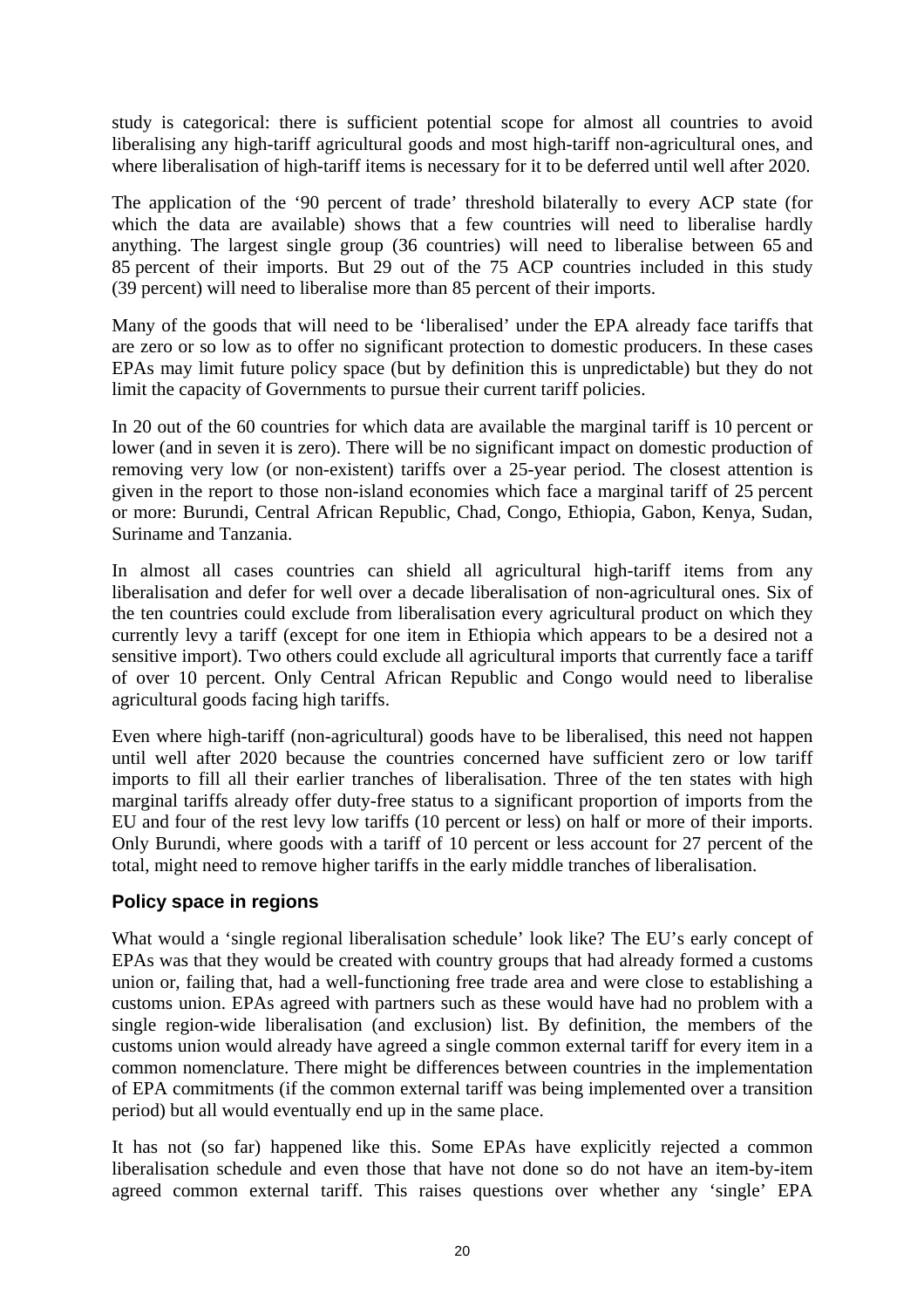liberalisation schedule reflects reality or is a fiction. This question needs to be answered before a judgement can be made on whether or not an EPA would limit policy space.

What, for example, is the status of ESA's common exclusion list? Some ESA countries (Kenya, Sudan and Burundi) levy high tariffs on one form of dairy product (HS 040210 – milk and cream in solid form), but Seychelles and Mauritius levy a zero tariff. If this item is on the ESA exclusion list does it mean that Seychelles and Mauritius have agreed to raise their zero tariffs to a protective level or does it simply mean that Kenya, Sudan and Burundi will keep the right to maintain their high tariffs (whilst Seychelles and Mauritius will retain their zero tariffs)? If the latter, then the 'exclusion' of HS 040210 from the commitments of all ESA states is a fiction, and imports into Seychelles and Mauritius should not be taken into account when calculating the proportion of trade that is excluded (and nor should imports into any other ESA state that levies a low, non-protective tariff that the country is willing to remove).

Until regions have agreed on the products that all will exclude (which implies that all will levy tariffs sufficiently high to protect domestic producers – or yield significant revenue) it is not possible to calculate whether or not the '90 percent of all trade' threshold limits policy space. 'Regional exclusion lists' that are simply an aggregation of national lists with a few items removed do not fulfil this criterion.

The contribution of this report to a resolution of the issue is the spotlight it throws on the scale of the task. A by-product of the methodology is to emphasise the huge differences between the tariff policies of EPA members – differences that have to be removed in large part before a single EPA-wide liberalisation/exclusion list could become a reality. The hypothetical regional exclusion baskets created in this study are not an accurate reflection of the lists regions are actually producing. But they make it clear why such regional lists as exist appear to exclude from liberalisation a very large share of imports. And they also show why the acceptance of such lists will simply store up problems for regional integration.

There exist three possible situations with different implications for the EPA process.

- 1. If it is genuinely impossible for countries in a region to agree a core of products that they will all protect (and exclude from an EPA) it would be better for this reality to be reflected in an EPA comprising a set of national, bilateral liberalisation schedules.
- 2. If it is possible to agree such a common list, but not by end 2007, it would be best to leave the actual selection of the goods that will be liberalised in each tranche (and those that will not be liberalised at all) until later, and to agree initially a framework EPA that defers agreement on exactly what will be liberalised but includes the deadlines for agreement on these.
- 3. If a region can agree before end-2007 a core of products that all will protect and exclude then it would be possible to sign a genuinely 'regional' EPA. At the point the exclusion list is agreed it will become possible to judge whether or not '90 percent of all trade' provides sufficient policy space.

Observation of the EPA process suggests that few regions are in situation 3 but, at the same time, the analysis in the study indicates that situation 2 may be quite common. Several regions appear to have a core of items on which over half of members currently apply sufficiently high tariffs that they are excluded from liberalisation. It would be a shame if pressure to complete all the details of EPAs by end-2007 were to result in the opportunity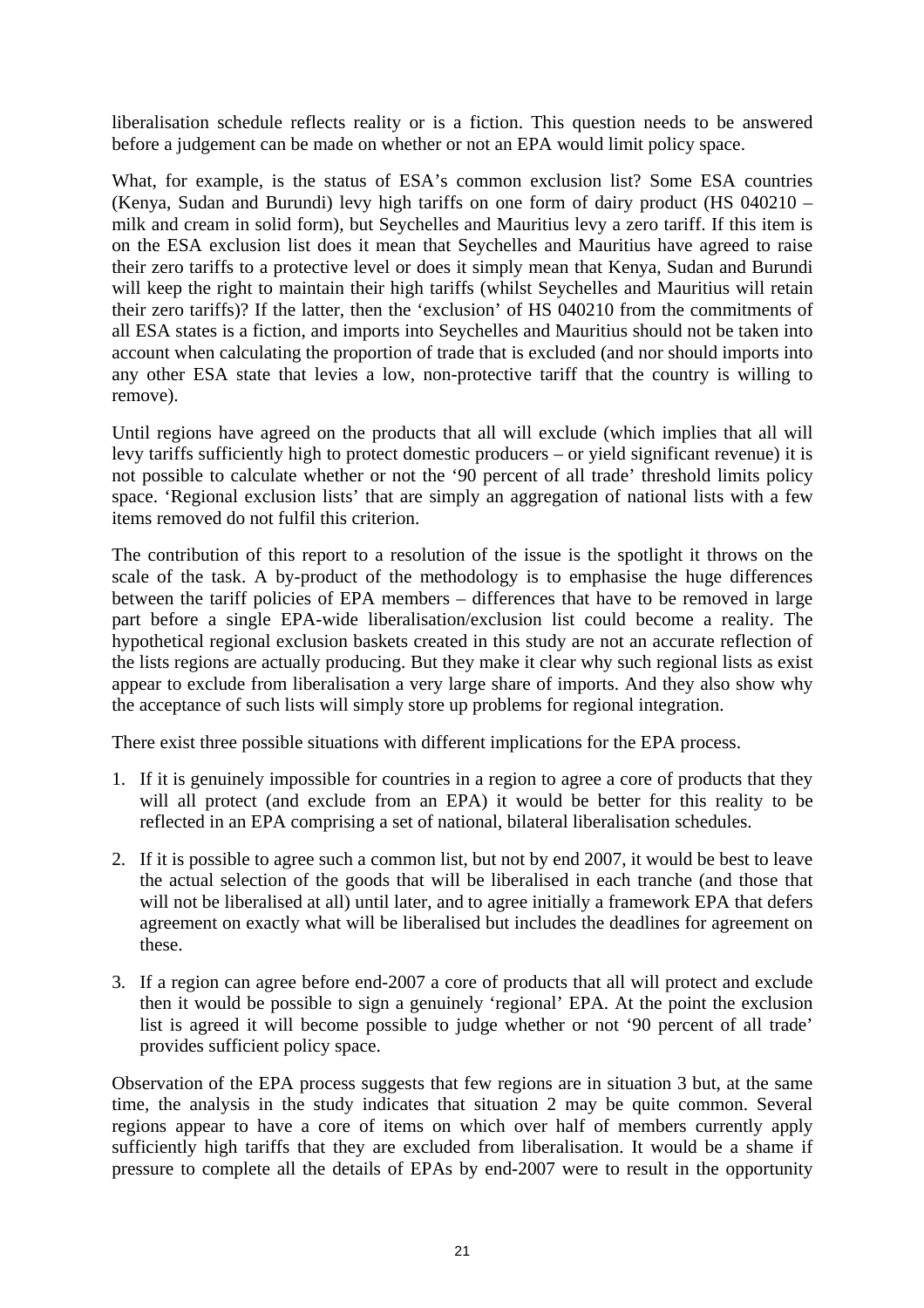being lost to work through the remaining differences, and if these were to become reinforced in a set of incompatibly different, but legally enforced, national EPA schedules.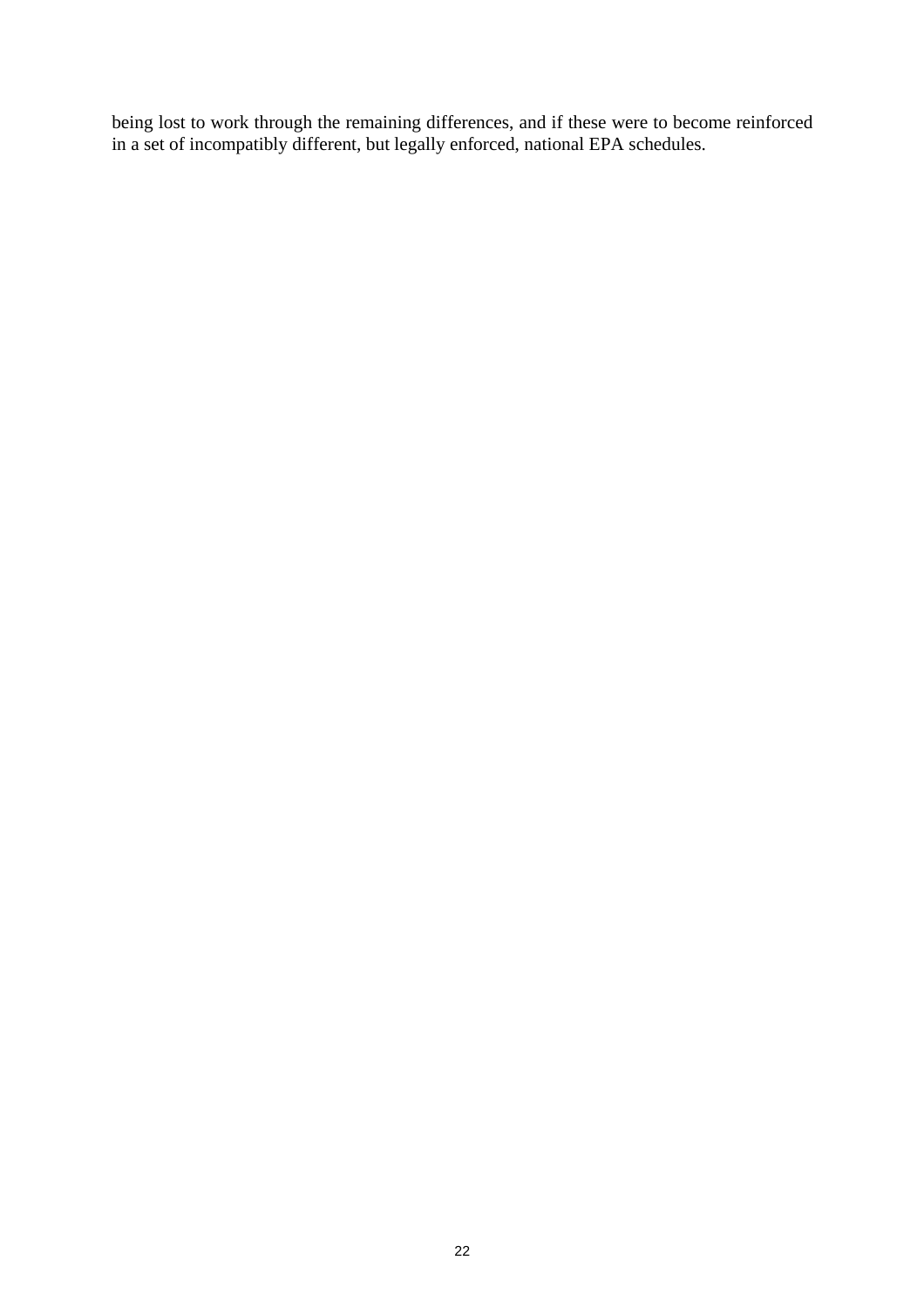# **Sources**

Eurostat 2004. *Intra- and extra-EU trade*, 11/2004 (CD-Rom). Luxembourg: Office for Official Publications of the European Communities.

Eurostat COMEXT database (http://fd.comext.eurostat.cec.eu.int/xtweb/).

UNCTAD TRAINS. *Trade Analysis and Information System*, accessed via the World Bank's *World Integrated Trade Solution* (WITS) (http://www.unctad.org/).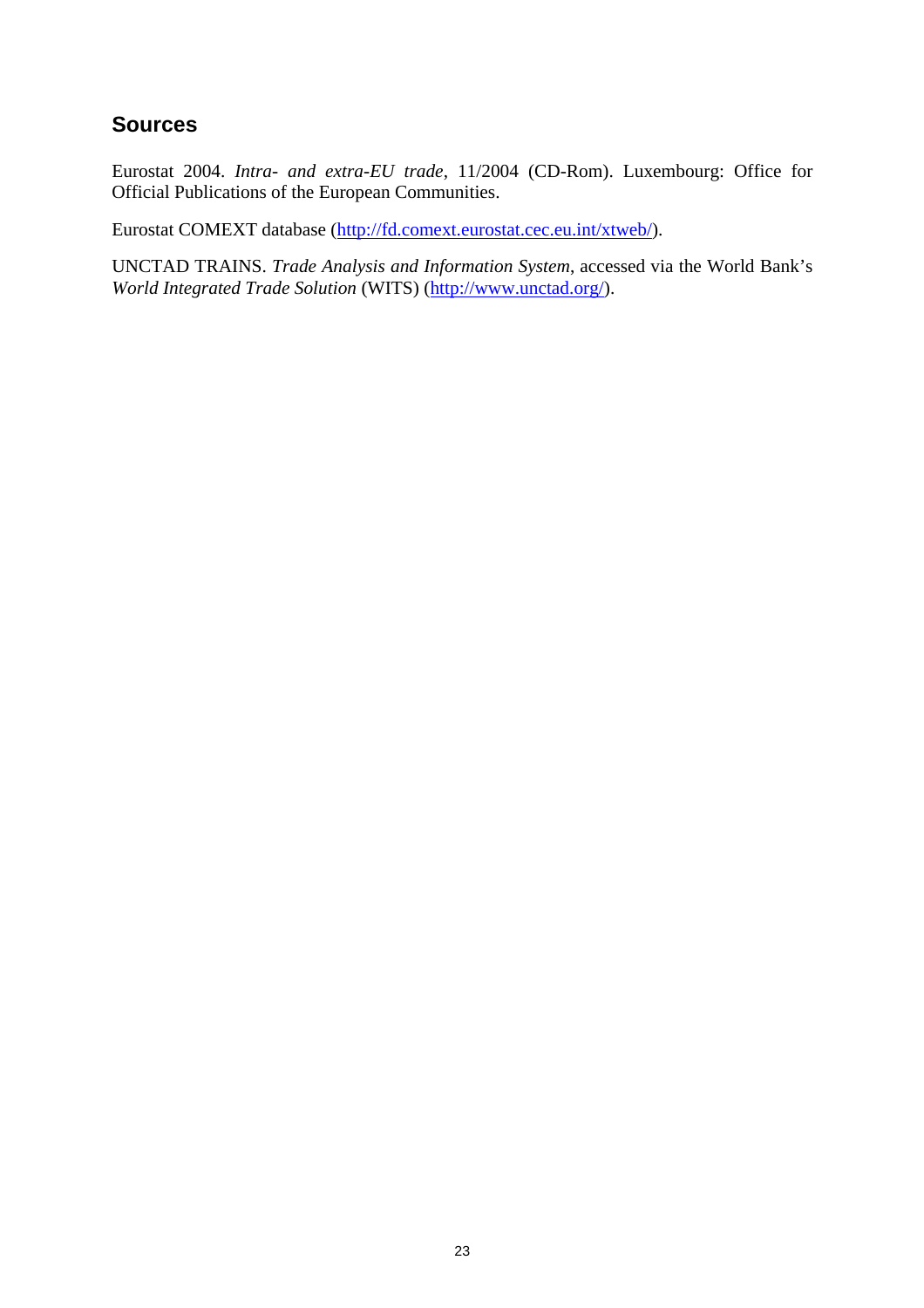# **Appendix Tables**

| <b>Region/country</b>    | # missing<br>tariff lines <sup>a</sup> | <b>Share of total</b><br><i>imports</i> | <b>Region/country</b> | # missing<br>tariff lines <sup>a</sup> | Share of total<br><i>imports</i> |
|--------------------------|----------------------------------------|-----------------------------------------|-----------------------|----------------------------------------|----------------------------------|
| <b>Caribbean</b>         |                                        |                                         | <b>Pacific</b>        |                                        |                                  |
| Antigua/Barbuda          | 499                                    | 7.5%                                    | Cook Islands          | 4,426                                  | 85.0%                            |
| Bahamas                  | 342                                    | 1.3%                                    | Fed. Micronesia       | All                                    |                                  |
| <b>Barbados</b>          | 541                                    | 5.5%                                    | Fiji                  | $\overline{2}$                         | 0.0%                             |
| <b>Belize</b>            | 338                                    | 0.6%                                    | Kiribati              | 52                                     | 0.7%                             |
| Dominica                 | 338                                    | 9.0%                                    | Marshall Islands      | All                                    |                                  |
| Dominican Rep.           | 361                                    | 2.8%                                    | Nauru                 | All                                    |                                  |
| Grenada                  | 506                                    | 1.1%                                    | <b>Niue</b>           | All                                    |                                  |
| Guyana                   | 376                                    | 1.4%                                    | Palau                 | $\mathbf{1}$                           | 0.0%                             |
| Haiti                    | All                                    |                                         | Papua New Guinea      | $\overline{2}$                         | 0.0%                             |
| Jamaica                  | 372                                    | 3.3%                                    | Samoa                 | 2,901                                  | 25.2%                            |
| <b>St Kitts/Nevis</b>    | 346                                    | 0.2%                                    | Solomon Islands       | 4,037                                  | 34.0%                            |
| St Lucia                 | 338                                    | 3.0%                                    | Tonga                 | 4,366                                  | 58.3%                            |
| St Vincent/Grenadines    | 357                                    | 0.8%                                    | Tuvalu                | All                                    |                                  |
| Suriname                 | 345                                    | 5.3%                                    | Vanuatu               | 15                                     | 0.0%                             |
| Trinidad                 | 341                                    | 6.2%                                    | <b>SADC</b>           |                                        |                                  |
| <b>Central Africa</b>    |                                        |                                         | Angola                | 43                                     | 0.2%                             |
| Cameroon                 | 343                                    | 2.5%                                    | Botswana              | 0                                      |                                  |
| Central African Rep.     | 343                                    | 1.8%                                    | Lesotho               | $\Omega$                               | $\overline{\phantom{0}}$         |
| Chad                     | 343                                    | 1.3%                                    | Mozambique            | 0                                      |                                  |
| Congo                    | 343                                    | 2.0%                                    | Namibia               | 0                                      |                                  |
| Congo Dem. Rep.          | 28                                     | 0.1%                                    | Swaziland             | $\mathbf 0$                            |                                  |
| <b>Equatorial Guinea</b> | 343                                    | 1.9%                                    | Tanzania              | 12                                     | 0.0%                             |
| Gabon                    | 343                                    | 1.9%                                    | <b>West Africa</b>    |                                        |                                  |
| Sao Tome                 | All                                    |                                         | Benin                 | 0                                      |                                  |
| <b>ESA</b>               |                                        |                                         | <b>Burkina Faso</b>   | $\Omega$                               |                                  |
| <b>Burundi</b>           | 369                                    | 1.8%                                    | Cape Verde            | 338                                    | 8.1%                             |
| Comoros                  | All                                    |                                         | Côte d'Ivoire         | $\Omega$                               |                                  |
| Djibouti                 | 791                                    | 6.7%                                    | Gambia                | All                                    |                                  |
| Eritrea                  | 339                                    | 0.7%                                    | Ghana                 | 354                                    | 6.4%                             |
| Ethiopia                 | 344                                    | 1.3%                                    | Guinea                | 44                                     | 0.5%                             |
| Kenya                    | 11                                     | 0.1%                                    | Guinea Bissau         | $\Omega$                               |                                  |
| Madagascar               | 338                                    | 3.9%                                    | Liberia               | All                                    |                                  |
| Malawi                   | 339                                    | 2.9%                                    | Mali                  | $\mathbf 0$                            | $\equiv$                         |
| <b>Mauritius</b>         | 8                                      | 0.3%                                    | Mauritania            | 338                                    | 9.5%                             |
| Rwanda                   | 349                                    | 0.8%                                    | Niger                 | $\Omega$                               |                                  |
| Seychelles               | 731                                    | 9.7%                                    | Nigeria               | 365                                    | 10.9%                            |
| Sudan                    | $\pmb{0}$                              |                                         | Senegal               | $\Omega$                               |                                  |
| Uganda                   | 5                                      | 0.0%                                    | Sierra Leone          | All                                    |                                  |
| Zambia                   | $\pmb{0}$                              |                                         | Togo                  | 0                                      |                                  |
| Zimbabwe                 | 378                                    | 2.3%                                    |                       |                                        |                                  |

#### **Appendix Table 1. Availability of tariff data**

*Note:*

(a) Out of the 5,224 lines in the full HS6 nomenclature. The primary source for tariff data was UNCTAD's TRAINS database. The tariff schedules used were the most recent available when the main dataset used in this study was compiled in 2005. In some cases (all SADC, Kenya, Mauritius), though, 2006 tariff schedules have been substituted, and for some countries (Cape Verde, Guinea, Palau) data were collected for this study that were unavailable in 2005. It was also possible, to a limited extent, to augment the data on Pacific tariffs with data supplied from the region. For 15 countries the tariff data were either non-existent or insufficient to analyse for this report; these countries are shaded grey in the table.